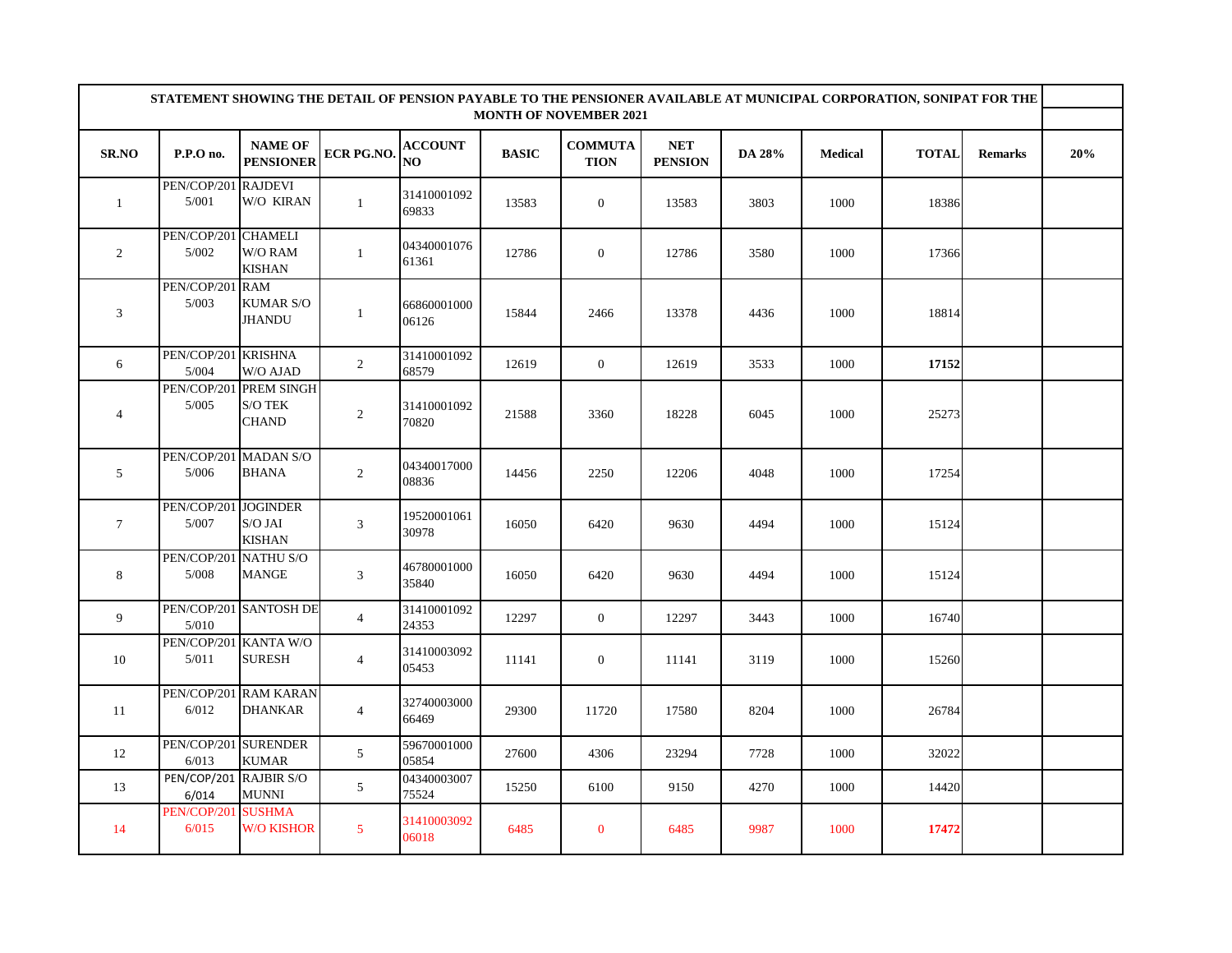| 15 | PEN/COP/201 RANDHIR<br>6/016 | <b>S/O RATAN</b>                                         | 6                | 46780001000<br>38069 | 16550 | 6620         | 9930  | 4634 | 1000 | 15564 |  |
|----|------------------------------|----------------------------------------------------------|------------------|----------------------|-------|--------------|-------|------|------|-------|--|
| 16 | PEN/COP/201<br>6/017         | <b>PARTAP</b><br>SINGH <sub>S/o</sub><br><b>JAGERAM</b>  | 6                | 32740001001<br>25742 | 28450 | 11380        | 17070 | 7966 | 1000 | 26036 |  |
| 17 | PEN/COP/201<br>6/018         | Phoolo W/o<br><b>Dhan Singh</b>                          | $\boldsymbol{6}$ | 04340001076<br>66746 | 5655  | 2262         | 3393  | 7069 | 1000 | 11462 |  |
| 18 | PEN/COP/201<br>6/019         | VED S/o<br><b>HARI</b><br><b>KISHAN</b>                  | $\overline{7}$   | 19520003001<br>29671 | 5970  | 2388         | 3582  | 7463 | 1000 | 12045 |  |
| 19 | PEN/COP/201<br>7/020         | Dev Raj S/o<br>Bhulan                                    | $7\phantom{.0}$  | 04340001076<br>71924 | 16550 | 6620         | 9930  | 4634 | 1000 | 15564 |  |
| 20 | PEN/COP/201<br>7/021         | <b>SURAJBHAN</b><br>$\mathrm{S}/\mathrm{O}$ SHREE<br>LAL | $\boldsymbol{7}$ | 53130001000<br>00838 | 14800 | 5920         | 8880  | 4144 | 1000 | 14024 |  |
| 21 | PEN/COP/201<br>7/022         | <b>ROSHANI</b><br>W/O<br><b>BHUNDA</b>                   | $\,8\,$          | 31410017000<br>08292 | 14800 | 5920         | 8880  | 4144 | 1000 | 14024 |  |
| 22 | PEN/COP/20<br>7/023          | SATPAL S/O<br><b>CHHAJU</b>                              | $8\,$            | 04340001076<br>72242 | 17050 | 6820         | 10230 | 4774 | 1000 | 16004 |  |
| 23 | PEN/COP/201<br>7/024         | <b>RANDHIR</b><br>$\mathrm{S}/\mathrm{O}$ JUGLAL         | $\,8\,$          | 19520001061<br>38262 | 16050 | 6420         | 9630  | 4494 | 1000 | 15124 |  |
| 24 | PEN/COP/201<br>7/025         | <b>SRUPI W/O</b><br><b>SUKHBIR</b>                       | 9                | 04340001076<br>73250 | 14800 | 5920         | 8880  | 4144 | 1000 | 14024 |  |
| 25 | PEN/COP/20<br>7/026          | Rajkumar S/o<br>Charan Singh                             | 9                | 31410003092<br>06160 | 16150 | 6460         | 9690  | 4522 | 1000 | 15212 |  |
| 26 | PEN/COP/201<br>7/027         | Naresh S/o<br>Basti                                      | $\overline{9}$   | 53130001000<br>02816 | 14800 | 5920         | 8880  | 4144 | 1000 | 14024 |  |
| 27 | PEN/COP/201<br>7/028         | Kanta W/o<br>Bishan                                      | $10\,$           | 31410017000<br>37719 | 16550 | $\mathbf{0}$ | 16550 | 4634 | 1000 | 22184 |  |
| 28 | PEN/COP/201<br>7/029         | Somdat tyagi                                             | 10               | 49390003000<br>00132 | 25150 | 10060        | 15090 | 7042 | 1000 | 23132 |  |
| 29 | PEN/COP/201<br>7/030         | Guddo $\mathrm{W}/\mathrm{o}$<br>Mahipal                 | $10\,$           | 31410001092<br>78503 | 9000  | $\mathbf{0}$ | 9000  | 2520 | 1000 | 12520 |  |
| 30 | PEN/COP/20<br>8/032          | Narender<br>Malik S/o<br><b>Anand Malik</b>              | 11               | 31410001001<br>72709 | 15700 | 6280         | 9420  | 4396 | 1000 | 14816 |  |
| 31 | PEN/COP/201<br>8/033         | Shri Ram S/o<br>Kanheya                                  | 11               | 31410001092<br>81136 | 17050 | 6820         | 10230 | 4774 | 1000 | 16004 |  |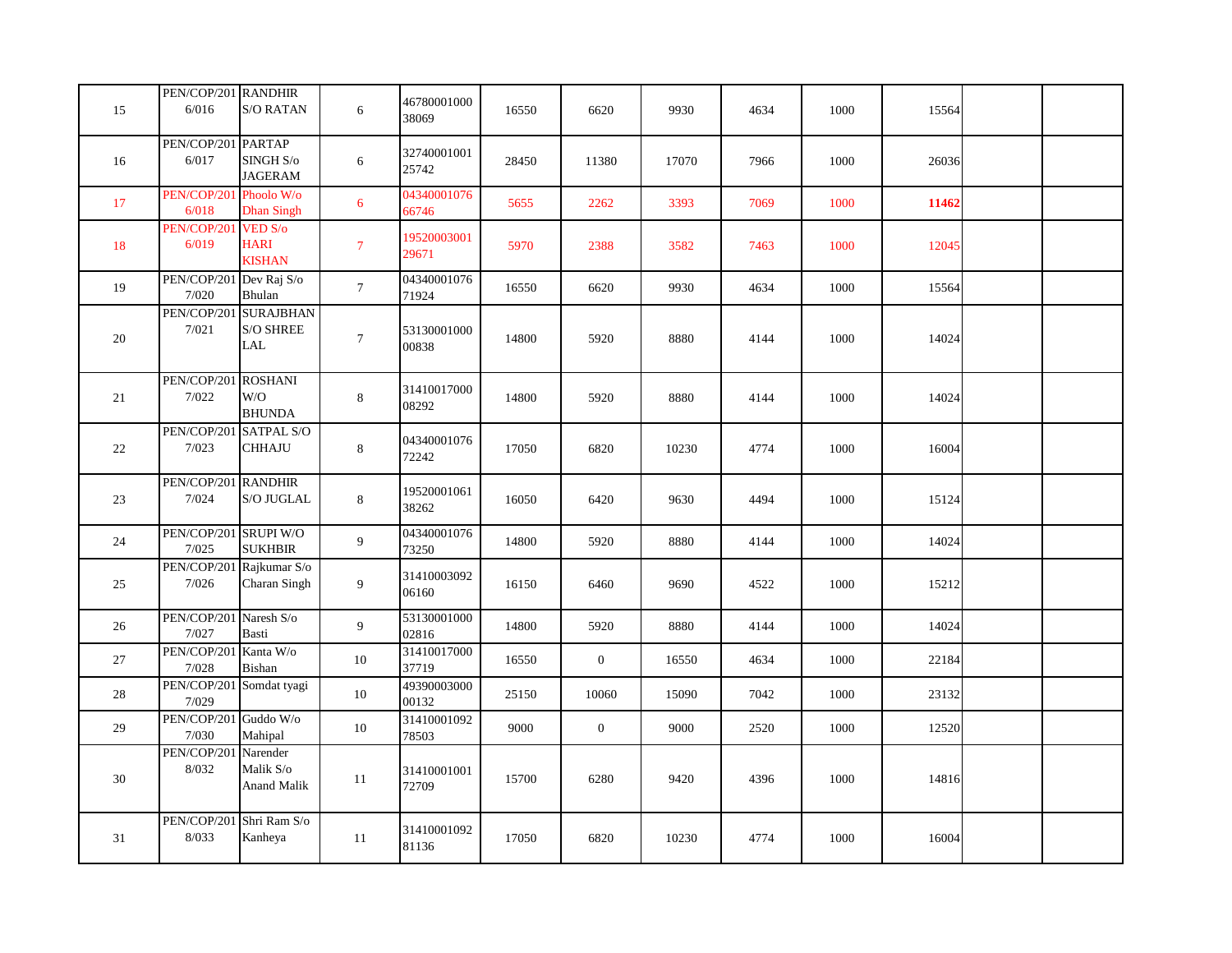| 32 | PEN/COP/<br>/034                  | Smt.dharamav<br>ati w/o<br>sh.parkash    | 12     | 31410001092<br>80881 | 17550 | 7020           | 10530 | 4914 | 1000 | 16444 |  |
|----|-----------------------------------|------------------------------------------|--------|----------------------|-------|----------------|-------|------|------|-------|--|
| 33 | 8/035                             | PEN/COP/201 Premwati W/o<br>Ajit         | 12     | 19520001061<br>42566 | 16150 | 6460           | 9690  | 4522 | 1000 | 15212 |  |
| 34 | PEN/COP/201 Kallu S/o<br>8/036    | Shamlal                                  | 12     | 31410001092<br>78646 | 17050 | 6820           | 10230 | 4774 | 1000 | 16004 |  |
| 35 | PEN/COP/201<br>8/037              | Kanta W/o<br>Subhash                     | 13     | 31410001092<br>60124 | 13980 | $\overline{0}$ | 13980 | 3914 | 1000 | 18894 |  |
| 36 | PEN/COP/201<br>8/038              | <b>Bhoop Singh</b><br>S/o Chandu<br>Ram  | 13     | 59670001000<br>09285 | 17050 | 6820           | 10230 | 4774 | 1000 | 16004 |  |
| 37 | 8/039                             | PEN/COP/201 Om Singh S/o<br>Shobha Chand | 13     | 04340001075<br>41456 | 29200 | 11680          | 17520 | 8176 | 1000 | 26696 |  |
| 38 | PEN/COP/201 Sharif S/o<br>8/040   | Makhan                                   | 14     | 25070001002<br>28508 | 16550 | 6620           | 9930  | 4634 | 1000 | 15564 |  |
| 39 | PEN/COP/201<br>8/041              | Ilaychi W/o<br>Mahinder                  | 14     | 31410001092<br>01307 | 17550 | 7020           | 10530 | 4914 | 1000 | 16444 |  |
| 40 | PEN/COP/201 Shimla W/o<br>8/042   | Jai Bhagwan                              | 14     | 31410001091<br>88404 | 17550 | 7020           | 10530 | 4914 | 1000 | 16444 |  |
| 41 | PEN/COP/<br>/043                  | Sukhbir S/o<br>Shri Jage Ram             | 15     | 19520001061<br>43565 | 16550 | 6620           | 9930  | 4634 | 1000 | 15564 |  |
| 42 | EN/COP/                           | Smt. Geeta<br>/4 w/o Ishwar<br>Singh     | 15     | 406100010057         | 24500 | $\mathbf 0$    | 24500 | 6860 | 1000 | 32360 |  |
| 43 | PEN/COP/201 Jagwanti W/o<br>8/045 | Ram Chander                              | 15     | 19520001061<br>43477 | 16550 | 6620           | 9930  | 4634 | 1000 | 15564 |  |
| 44 | PEN/COP/201 Mahabir s/O<br>9/046  | Bhagwana                                 | $16\,$ | 06610001011<br>74412 | 17550 | 7020           | 10530 | 4914 | 1000 | 16444 |  |
| 45 | PEN/COP/201 Kusum w/o<br>9/047    | Pardeep                                  | 16     | 31410001092<br>81668 | 12208 | $\mathbf{0}$   | 12208 | 3418 | 1000 | 16626 |  |
| 46 | 0/048                             | PEN/COP/202 Suresh kumar n               | 16     | 09030003005<br>05573 | 28450 | 11380          | 17070 | 7966 | 1000 | 26036 |  |
| 47 | PEN/COP/202 IshwantiW/O<br>0/49   | Dharampal                                | 17     | 31410017000<br>09237 | 13600 | 5440           | 8160  | 3808 | 1000 | 12968 |  |
| 48 | PEN/COP/202 Satpal S/o<br>0/50    | daya                                     | 17     | 31410001092<br>83620 | 18100 | 7240           | 10860 | 5068 | 1000 | 16928 |  |
| 49 | 0/51                              | PEN/COP/202 Ramesh kumar<br>S/o Baru     | 17     | 32740001001<br>36757 | 18100 | 7240           | 10860 | 5068 | 1000 | 16928 |  |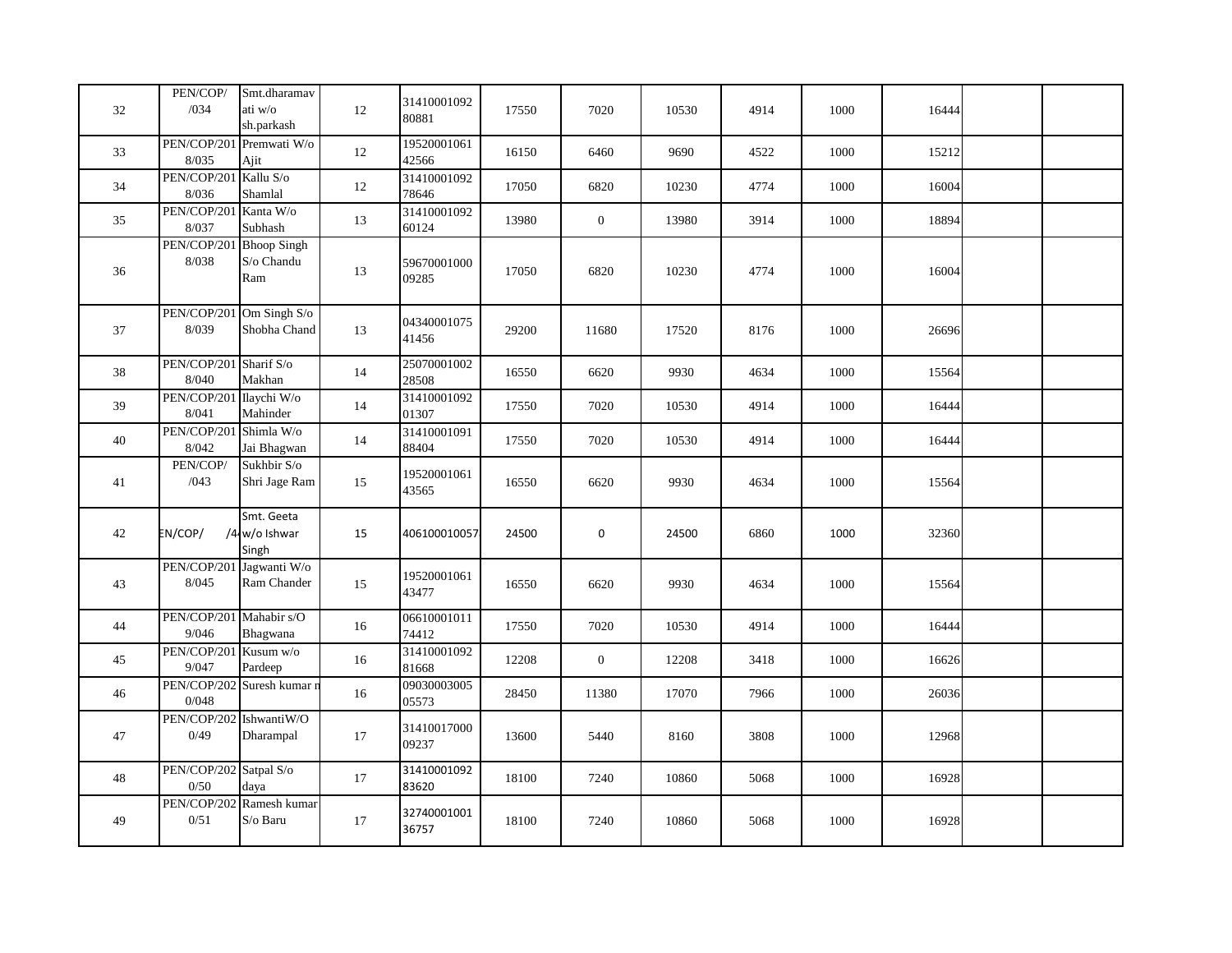| 50 | PEN/COP/202 W/O<br>0/52(F)              | Aasha Rani<br>Satnarayan                | 18     | 31410017000<br>43844 | 20550 | $\mathbf{0}$     | 20550 | 5754 | 1000           | 27304 |  |
|----|-----------------------------------------|-----------------------------------------|--------|----------------------|-------|------------------|-------|------|----------------|-------|--|
| 51 | PEN/COP/202 Ramkishan<br>0/53           | S/o Jageram                             | 18     | 19520001061<br>46687 | 17050 | 6820             | 10230 | 4774 | 1000           | 16004 |  |
| 52 | PEN/COP/202 Tejbhan<br>$0/56$ (F)       | Naresh W/o                              | 18     | 19520001061<br>46331 | 9000  | $\boldsymbol{0}$ | 9000  | 2520 | 1000           | 12520 |  |
| 53 | PEN/COP/202 Anil kumar<br>0/57          | S/o Ganesh<br>Dutt                      | 19     | 66860001000<br>84256 | 18100 | 7240             | 10860 | 5068 | 1000           | 16928 |  |
| 54 | PEN/COP/202 Ashok S/o Sh.<br>$0/58$ (F) | Paleram                                 | 19     | 31410001092<br>60911 | 18100 | $\overline{0}$   | 18100 | 5068 | $\overline{0}$ | 23168 |  |
| 55 | PEN/COP/202 krishana W/o<br>$0/59$ (F)  | Anand                                   | 19     | 49670001000<br>57694 | 9000  | $\boldsymbol{0}$ | 9000  | 2520 | 1000           | 12520 |  |
| 56 | PEN/COP/202 Partap singh<br>$0/60\,$    | S/o Rishyal<br>Singh                    | $20\,$ | 31410001092<br>85327 | 18100 | 7240             | 10860 | 5068 | 1000           | 16928 |  |
| 57 | PEN/COP/202 Ramphal S/o<br>0/62         | Ramdhari                                | $20\,$ | 19520001061<br>47118 | 17550 | 7020             | 10530 | 4914 | 1000           | 16444 |  |
| 58 | 0/64                                    | PEN/COP/202 SUDESH W/O<br><b>SURESH</b> | 20     | 31410001092<br>86919 | 18100 | 7240             | 10860 | 5068 | 1000           | 16928 |  |
| 59 | PEN/COP/202 GURDAYAL<br>0/65            | S/O BUNDU                               | 21     | 31410001092<br>86654 | 18100 | 7240             | 10860 | 5068 | 1000           | 16928 |  |
| 60 | EN/COP/ /68(Geeta D/o                   | Shakuntala<br>Devi                      | 21     | 31410001092<br>21222 | 14650 | $\pmb{0}$        | 14650 | 4102 | 1000           | 19752 |  |
| 61 | PEN/COP/ /69 Krishan                    | Kumar S/O<br>Chander Singh              | 21     | 66170001000<br>72242 | 30100 | 12040            | 18060 | 8428 | 1000           | 27488 |  |
| 62 | PEN/COP/ /72                            | Ramrati w/o<br>Dharam Singh             | 22     | 043400010768         | 18650 | 7460             | 11190 | 5222 | 1000           | 17412 |  |
| 63 | PEN/COP/ /73 Roshni w/o                 | Ranvir Singh                            | 22     | 043400010768         | 18650 | 7460             | 11190 | 5222 | 1000           | 17412 |  |
| 64 | PEN/COP/ /74 Kartar Singh               | s/o Prithvi<br>Singh                    | 22     | ,043400010032        | 31000 | 12400            | 18600 | 8680 | 1000           | 28280 |  |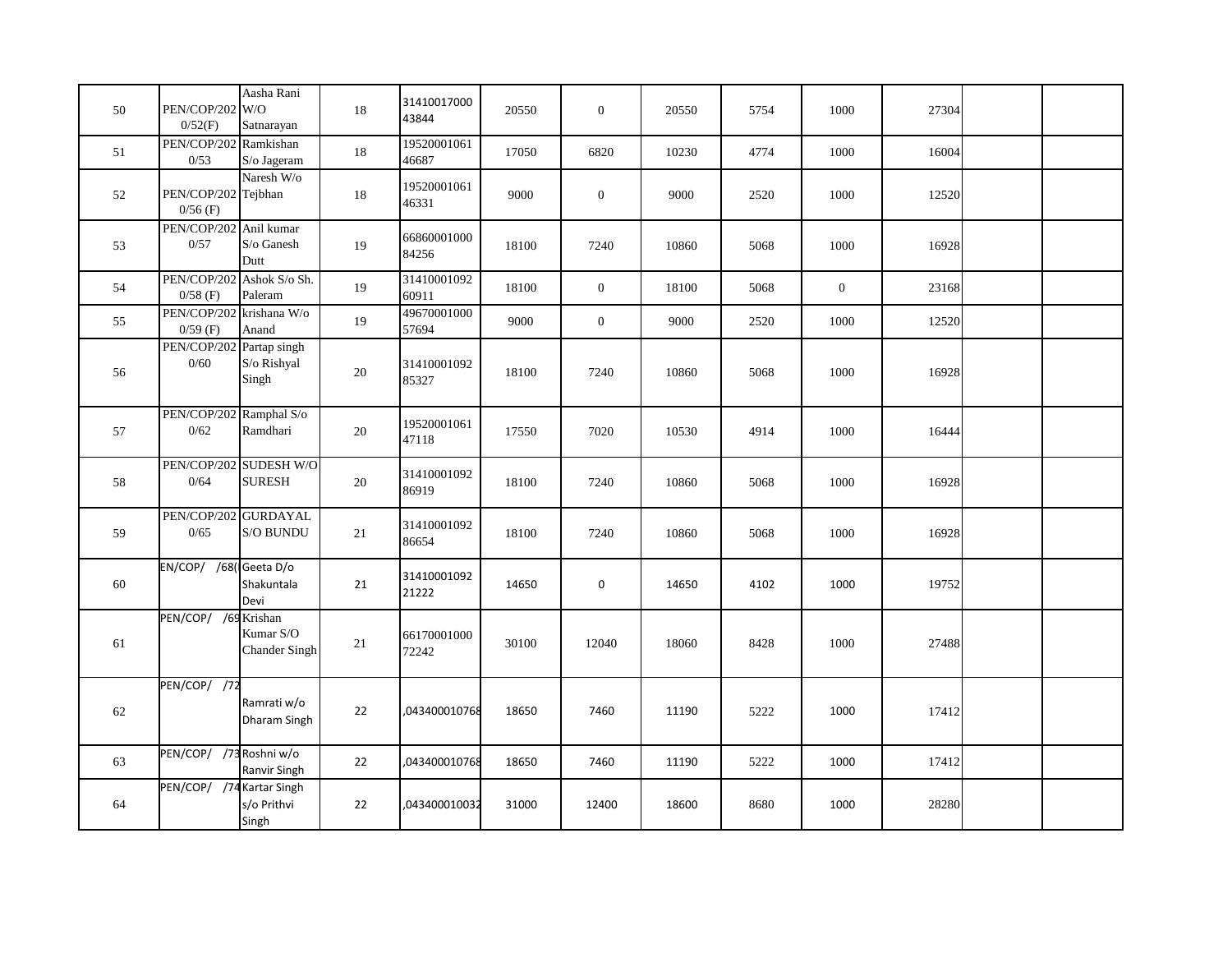| 65 |                                  | EN/COP/ /19 Harnandi Devi<br>$W$ /0<br>Harikishan | $23\,$ | 02590001006<br>30475 | 9000  | $\boldsymbol{0}$ | 9000  | 2520 | 1000             | 12520 |         |     |
|----|----------------------------------|---------------------------------------------------|--------|----------------------|-------|------------------|-------|------|------------------|-------|---------|-----|
| 66 | EN/COP/ /29 RANSINGH             | S/O SH.<br><b>JAGLAL</b>                          | 24     | 04340003007<br>72989 | 13953 | $\boldsymbol{0}$ | 13953 | 3907 | 1000             | 18860 |         |     |
| 67 | EN/COP/ /32 Smt. Kailash         | Batra w/o<br>Desraj                               | 24     | 19520001060<br>92988 | 9000  | $\boldsymbol{0}$ | 9000  | 2520 | $\mathbf{0}$     | 11520 |         |     |
| 68 | EN/COP/ /32 Rajbala w/o          | sh. Tara chand                                    | 24     | 04430017000<br>08962 | 9000  | $\boldsymbol{0}$ | 9000  | 2520 | 1000             | 12520 |         |     |
| 69 | EN/COP/ /38 Vidyawanti           | W/O<br>radheshyam                                 | 25     | 14570003001<br>37263 | 9000  | $\boldsymbol{0}$ | 9000  | 2520 | 1000             | 12520 |         |     |
| 70 | EN/COP/ /43 Chander kanta        | w/o parmatma                                      | $26\,$ | 19520001061<br>06980 | 9000  | $\boldsymbol{0}$ | 9000  | 2520 | 1000             | 12520 |         |     |
| 71 | PEN/COP/199 Anand singh<br>4/437 | s/o sh.Amilal                                     | 26     | 04340003007<br>72794 | 13419 | $\mathbf{0}$     | 13419 | 3757 | 1000             | 18176 | revised | 20% |
| 72 | PEN/COP/199<br>4/476             | Kartar Singh<br>S/O SH. Kali<br>ram               | $27\,$ | 04340001075<br>43366 | 18958 | $\boldsymbol{0}$ | 18958 | 5308 | 1000             | 25266 | revised | 20% |
| 73 | V/COP/1995/49 Lilawanti W/o      | Ranjeet Singh                                     | 27     | 40610001005<br>40283 | 10230 | $\mathbf{0}$     | 10230 | 2864 | 1000             | 14094 | revised |     |
| 74 | EN/COP/ /523 Tanya w/o           | sh.shyamlal                                       | 28     | 31410003092<br>02021 | 9000  | $\boldsymbol{0}$ | 9000  | 2520 | 1000             | 12520 |         |     |
| 75 | EN/COP/ /58 Rajo devi w/o        | balbir singh                                      | 28     | 04340003007<br>72891 | 9000  | $\boldsymbol{0}$ | 9000  | 2520 | $\boldsymbol{0}$ | 11520 |         |     |
| 76 | N/COP/ /647 Krishna Devi         | W/o Kaluram                                       | $28\,$ | 31410017000<br>31247 | 9000  | $\boldsymbol{0}$ | 9000  | 2520 | 1000             | 12520 |         |     |
| 77 | EN/COP/1994/6 Permashwari        | W/O<br>Rameshwar<br>Dutt                          | $29\,$ | 31410003092<br>03215 | 9150  | $\boldsymbol{0}$ | 9150  | 2562 | 1000             | 12712 | revised |     |
| 78 | N/COP/1995/6 Angoori Devi        | w/o Uday<br>Chand                                 | 29     | 31410003092<br>03233 | 10230 | $\mathbf{0}$     | 10230 | 2864 | 1000             | 14094 | revised |     |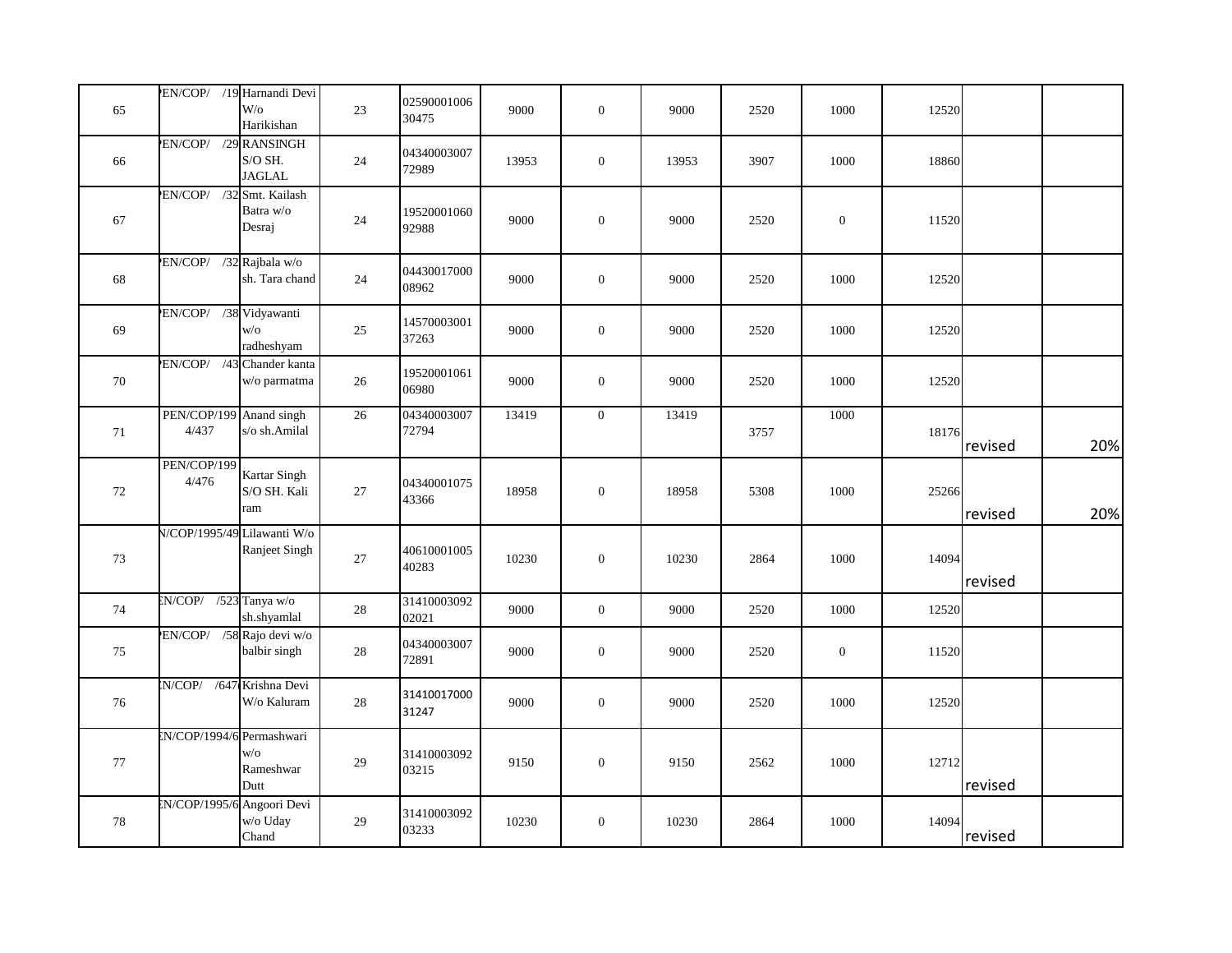| 79     | N/COP/1996/73 Rajo w/o jai | kishan                                         | 29     | 31410001092<br>63714 | 9000  | $\overline{0}$   | 9000  | 2520 | 1000             | 12520 |         |     |
|--------|----------------------------|------------------------------------------------|--------|----------------------|-------|------------------|-------|------|------------------|-------|---------|-----|
| 80     | EN/COP/ /74 SAROJ W/O      | TARA                                           | 30     | 31410003092<br>01934 | 9000  | $\boldsymbol{0}$ | 9000  | 2520 | $\boldsymbol{0}$ | 11520 |         |     |
| $81\,$ | N/COP/1996/7 MEHAR         | $\mathop{\rm SINGH}\nolimits$ S/O<br>LAKHI RAM | $30\,$ | 31410003092<br>01660 | 20270 | $\boldsymbol{0}$ | 20270 | 5676 | 1000             | 26946 | revised | 20% |
| 82     | EN/COP/ /86 ISHWANTI       | W/O<br><b>DHARMPAL</b>                         | $31\,$ | 31410017000<br>09237 | 9000  | $\boldsymbol{0}$ | 9000  | 2520 | $\mathbf{0}$     | 11520 |         |     |
| 83     | EN/COP/ /101 CHANDER       | PATI W/O<br><b>DAI RAM</b>                     | 31     | 04340003007<br>75001 | 9000  | $\boldsymbol{0}$ | 9000  | 2520 | 1000             | 12520 |         |     |
| 84     | EN/COP/ /104 JAGO DEVI     | W/O<br><b>MAHABIR</b>                          | 31     | 31410003092<br>02076 | 9000  | $\boldsymbol{0}$ | 9000  | 2520 | $\boldsymbol{0}$ | 11520 |         |     |
| 85     | EN/COP/ /104 RAM PATI      | W/O<br><b>SAWROOP</b><br><b>SINGH</b>          | 32     | 31410001091<br>87131 | 9000  | $\boldsymbol{0}$ | 9000  | 2520 | 1000             | 12520 |         |     |
| 86     | EN/COP/ /123 SAVTRI W/O    | <b>KANHIYA</b><br>$\ensuremath{\text{LAL}}$    | 32     | 04340001075<br>93459 | 9000  | $\boldsymbol{0}$ | 9000  | 2520 | $\boldsymbol{0}$ | 11520 |         |     |
| 87     | N/COP/ /124(SHANTI W/O     | <b>RANDHIR</b><br><b>SINGH</b>                 | $32\,$ | 31410001092<br>28474 | 9150  | $\boldsymbol{0}$ | 9150  | 2562 | $\boldsymbol{0}$ | 11712 | revised |     |
| 88     | EN/COP/ /132 SANTRA        | DEVI W/O<br><b>BANWARI</b><br>LAL              | 33     | 31410003092<br>02270 | 9000  | $\boldsymbol{0}$ | 9000  | 2520 | $\boldsymbol{0}$ | 11520 |         |     |
| 89     | EN/COP/ /140 PUSHPA        | DEVI W/O<br>DHARMPAL                           | 34     | 19520001061<br>12158 | 11848 | $\boldsymbol{0}$ | 11848 | 3317 | 1000             | 16165 |         |     |
| 90     | EN/COP/ /144 MEENA W/O     | <b>DEVENDER</b>                                | $34\,$ | 04340003007<br>72907 | 9000  | $\boldsymbol{0}$ | 9000  | 2520 | $\mathbf{0}$     | 11520 |         |     |
| 91     | N/COP/1998/1: Devi Sharan  | S/o sh. Ram<br>Sharma                          | 34     | 31410001001<br>20159 | 26940 | $\boldsymbol{0}$ | 26940 | 7543 | 1000             | 35483 | revised | 20% |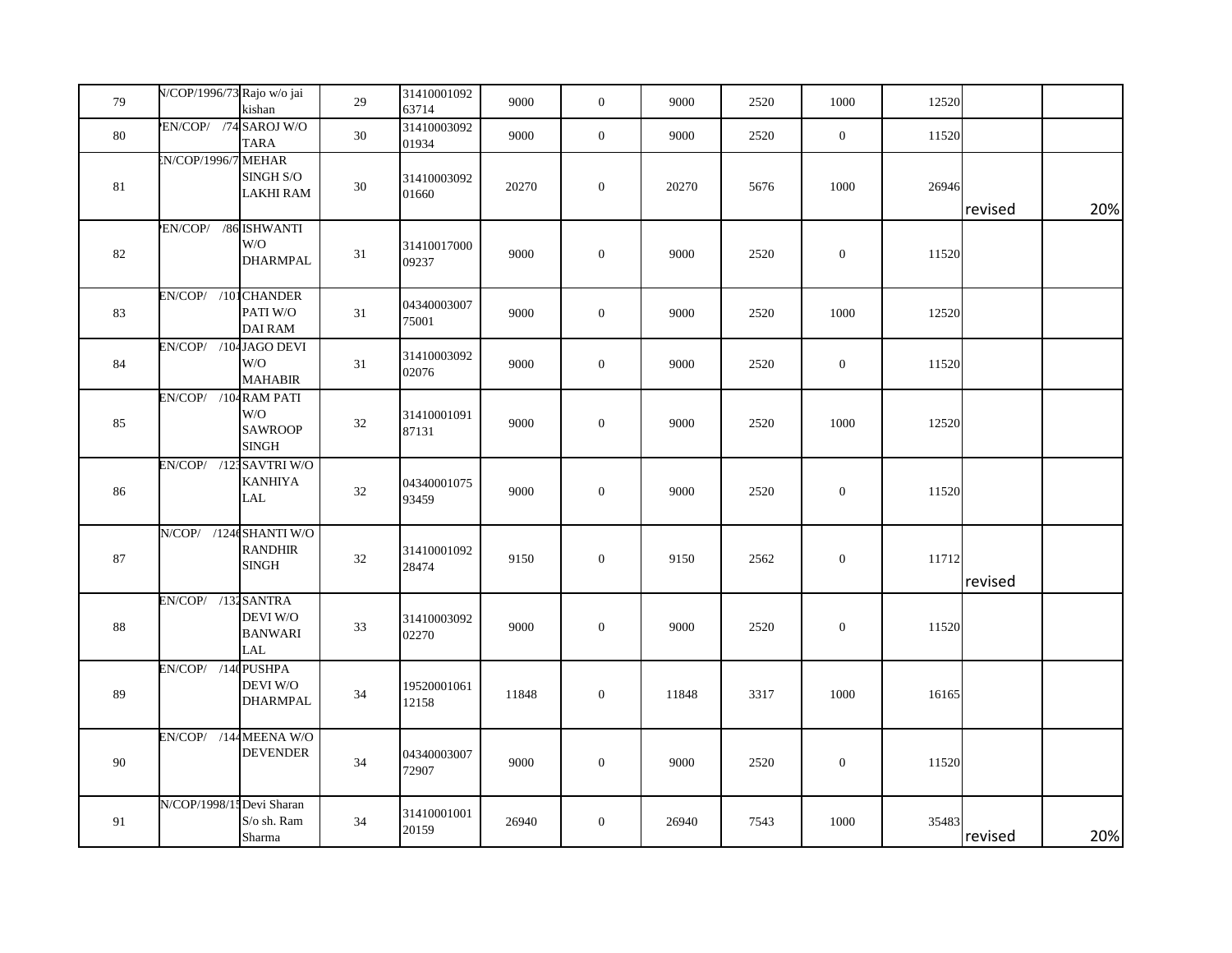|     | PEN/COP/199 SHEELA      | DEVI W/O                                                         | $\overline{35}$ | 04340003007<br>72882 | 9000  | $\mathbf{0}$     | 9000  |      | $\mathbf{0}$ |       |         |  |
|-----|-------------------------|------------------------------------------------------------------|-----------------|----------------------|-------|------------------|-------|------|--------------|-------|---------|--|
| 92  | 7/1572(f)               | <b>AZAD</b>                                                      |                 |                      |       |                  |       | 2520 |              | 11520 | revised |  |
| 93  | EN/COP/ /174 BARKAT     | NISHA W/O<br><b>NABABUDIN</b>                                    | 35              | 31410001092<br>79405 | 9000  | $\overline{0}$   | 9000  | 2520 | 1000         | 12520 |         |  |
| 94  | EN/COP/ /17: MESO DEVI  | <b>W/O PALAR</b><br><b>RAM</b>                                   | 35              | 31410003092<br>01891 | 9000  | $\boldsymbol{0}$ | 9000  | 2520 | 1000         | 12520 |         |  |
| 95  | EN/COP/ /179 SUSHILA    | DEVI W/O<br><b>ASHOK</b><br><b>KUMAR</b>                         | 36              | 31410001092<br>00308 | 9000  | $\mathbf{0}$     | 9000  | 2520 | $\mathbf{0}$ | 11520 |         |  |
| 96  | PEN/COP/<br>/1886       | <b>JOGI RAM</b><br>$\mathbf S/\mathbf O$ KRIPA<br><b>RAM</b>     | 36              | 31410003092<br>01800 | 10800 | $\mathbf{0}$     | 10800 | 3024 | 1000         | 14824 |         |  |
| 97  | PEN/COP/<br>/1933       | Barma Devi<br>w/o Jagdev<br>Singh                                | 36              | 75460003000<br>00128 | 16340 | $\mathbf{0}$     | 16340 | 4575 | 1000         | 21915 |         |  |
| 98  | EN/COP/ /22cSURINDER    | <b>KUMAR</b>                                                     | 37              | 04340004004<br>37144 | 8995  | 487              | 8508  | 2519 | 1000         | 12027 |         |  |
| 99  | N/COP/ /2297 Sheela W/o | <b>ASHOK</b><br><b>KUMAR</b>                                     | 37              | 31410001092<br>88087 | 9761  | $\boldsymbol{0}$ | 9761  | 2733 | 1000         | 13494 | revised |  |
| 100 | EN/COP/ /231 CHAND      | ROOP S/O<br><b>CHAND</b>                                         | 38              | 04340003007<br>72864 | 9000  | $\mathbf{0}$     | 9000  | 2520 | 1000         | 12520 |         |  |
| 101 |                         | EN/COP/ /234 SHANTI W/O<br><b>HOSHIYARA</b>                      | 39              | 46780003000<br>00053 | 9000  | $\boldsymbol{0}$ | 9000  | 2520 | 1000         | 12520 |         |  |
| 102 |                         | V/COP/2000/24 PHOOL PATI<br>W/O<br><b>NARYAN</b><br><b>SINGH</b> | 39              | 04340003007<br>72916 | 9000  | $\boldsymbol{0}$ | 9000  | 2520 | 1000         | 12520 | revised |  |
| 103 | EN/COP/ /248 CHALTI     | DEVI W/O<br><b>KARTAR</b>                                        | 39              | 04340001006<br>94261 | 9000  | $\boldsymbol{0}$ | 9000  | 2520 | 1000         | 12520 |         |  |
| 104 | EN/COP/ /251 IMARITI    | DEVI W/O<br>PAT RAM<br><b>JANGRA</b>                             | 40              | 32920001080<br>04931 | 20650 | $\overline{0}$   | 20650 | 5782 | $\mathbf{0}$ | 26432 |         |  |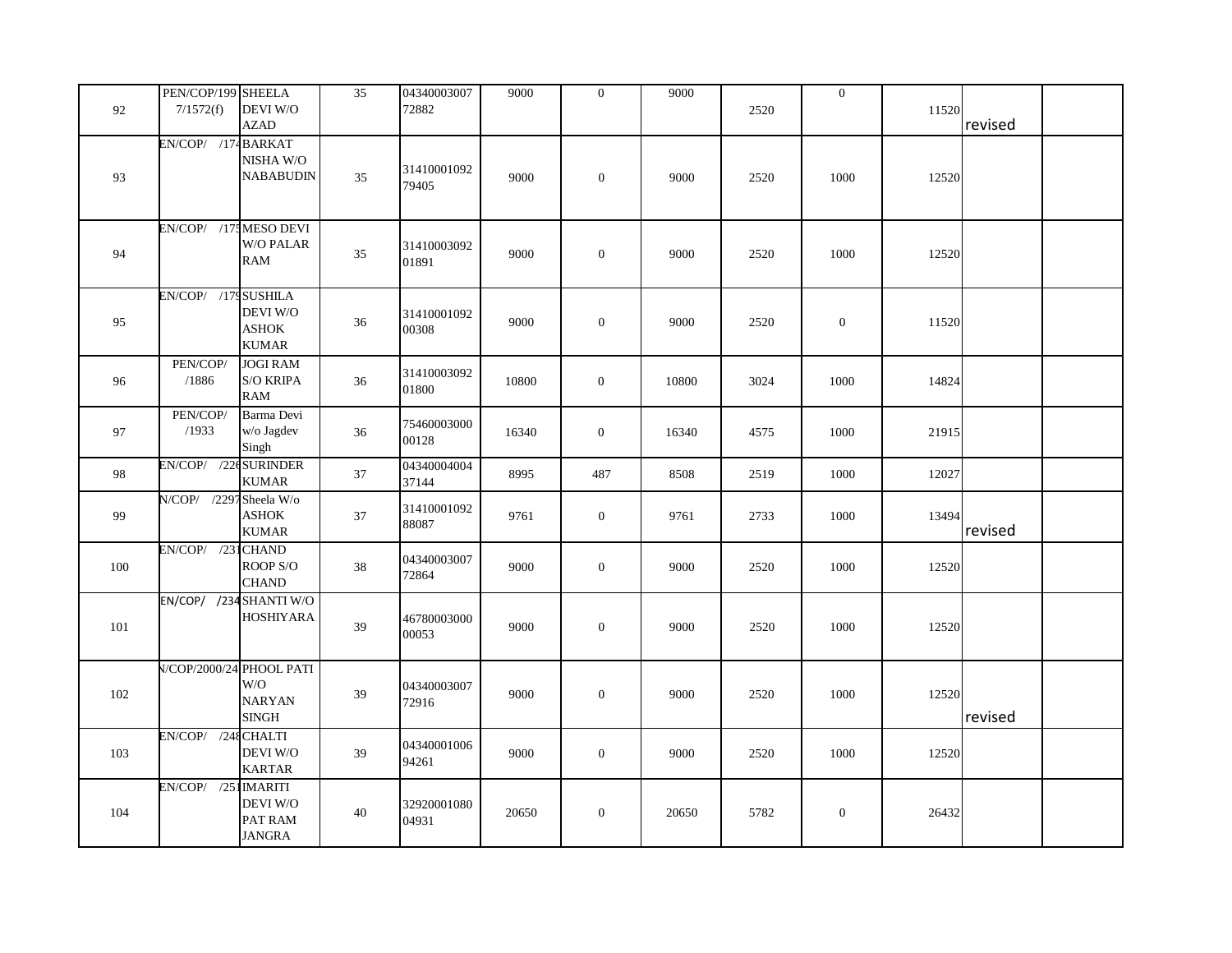|     | EN/COP/ /258 RAM         |                                                                       |        |                      |       |                  |       |              |              |       |         |  |
|-----|--------------------------|-----------------------------------------------------------------------|--------|----------------------|-------|------------------|-------|--------------|--------------|-------|---------|--|
| 105 |                          | <b>SWARUP</b><br>KASHYP S/O<br><b>FIROJI LAL</b>                      | $40\,$ | 03770003013<br>85153 | 19432 | $\boldsymbol{0}$ | 19432 | 5441         | $\mathbf{0}$ | 24873 |         |  |
| 106 | EN/COP/ /261 SAVITRI W/O | <b>OMKAR</b>                                                          | 41     | 31410001092<br>56149 | 9758  | $\overline{0}$   | 9758  | 2732         | 1000         | 13490 |         |  |
| 107 | EN/COP/ /278 PREM        | <b>PARKASH</b><br><b>VERMA S/O</b><br><b>SHRI LAL</b><br><b>CHAND</b> | 41     | 32720003000<br>18419 | 17288 | $\mathbf{0}$     | 17288 | 4841         | 1000         | 23129 |         |  |
| 108 | EN/COP/ /282 SATWANTI    | W/O<br><b>GANSHYAM</b><br><b>DASS</b>                                 | 41     | 31410001092<br>29312 | 9000  | $\mathbf{0}$     | 9000  | 2520         | 1000         | 12520 |         |  |
| 109 | EN/COP/ /281 OM BRAHM    | $\mathrm{S}/\mathrm{O}$ HARI<br><b>RAM</b>                            | 42     | 31410001001<br>85527 | 15423 | $\overline{0}$   | 15423 | 4318         | 1000         | 20741 |         |  |
| 110 | EN/COP/ /294 PHULO DEVI  | W/O BHALLE<br><b>RAM</b>                                              | 42     | 04340001076<br>45196 | 9000  | $\mathbf{0}$     | 9000  | 2520         | 1000         | 12520 |         |  |
| 111 | EN/COP/ /29: SANTOSH     | W/O<br><b>RAMESH</b><br><b>DATT</b>                                   | 43     | 31410003092<br>01864 | 9000  | $\mathbf{0}$     | 9000  | 2520         | $\mathbf{0}$ | 11520 |         |  |
| 112 | PEN/COP/<br>/3025        | Baburam S/o<br>Ramchander                                             | 43     | 06610001000<br>11763 | 16962 | $\overline{0}$   | 16962 | 4749         | 1000         | 22711 |         |  |
| 113 | EN/COP/ /29              | <b>ISHYAM</b><br><b>KAUR</b>                                          | 43     | 06610001010<br>85084 | 10805 | $\mathbf{0}$     | 10805 | $\mathbf{0}$ | $\mathbf{0}$ | 10805 |         |  |
| 114 | EN/COP/ /304 SUMAN W/O   | <b>MUKESH</b>                                                         | 44     | 31410001092<br>00089 | 9499  | $\boldsymbol{0}$ | 9499  | 2660         | $\mathbf{0}$ | 12159 |         |  |
| 115 | EN/COP/ /318 GOPAL DASS  | S/O HARGU<br>LAL                                                      | 44     | 31410001002<br>13662 | 9280  | 638              | 8642  | 2598         | 1000         | 12240 |         |  |
| 116 | 2/3234                   | PEN/COP/200 Shakuntla W/o<br>Inder                                    | 44     | 31410003092<br>02207 | 9000  | $\overline{0}$   | 9000  | 2520         | 1000         | 12520 | revised |  |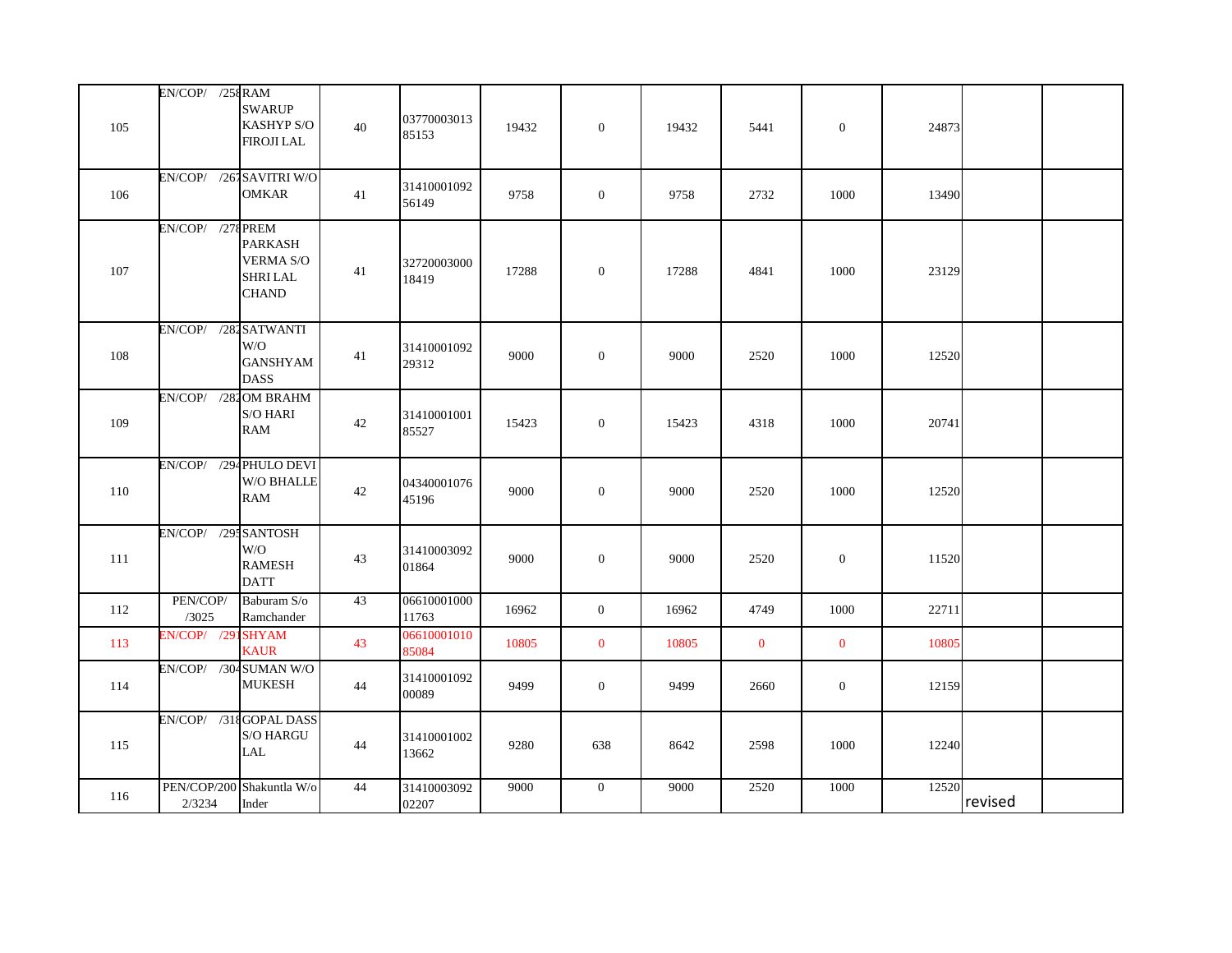| 117 | //COP/2002/331 Basant kumar | S/O lilu<br>krishan patni<br>dayavanti      | 45     | 31410001092<br>24195 | 9000  | $\mathbf{0}$     | 9000  | 2520 | 1000         | 12520 | revised |  |
|-----|-----------------------------|---------------------------------------------|--------|----------------------|-------|------------------|-------|------|--------------|-------|---------|--|
| 118 | EN/COP/ /331SHYAM LAL       | <b>S/O HEM RAJ</b>                          | 45     | 06610003010<br>13890 | 15325 | $\mathbf{0}$     | 15325 | 4291 | 1000         | 20616 |         |  |
| 119 | 3318                        | SHAMA W/O<br><b>RAMPHAL</b>                 | 46     | 31410001000<br>27492 | 9000  |                  | 9000  | 2520 | 1000         | 12520 |         |  |
| 120 | EN/COP/ /341 BITAU W/O      | <b>JAGANNATH</b>                            | 46     | 19520003001<br>28159 | 9000  | $\overline{0}$   | 9000  | 2520 | $\mathbf{0}$ | 11520 |         |  |
| 121 | EN/COP/ /34¢ROOP            | CHAND S/O<br><b>HAR</b><br><b>PARKASH</b>   | 46     | 19520003001<br>28104 | 18005 | $\mathbf{0}$     | 18005 | 5041 | 1000         | 24046 |         |  |
| 122 | EN/COP/ /348 BIMLA W/O      | <b>RAJENDER</b>                             | 47     | 14570001001<br>07745 | 11724 | $\mathbf{0}$     | 11724 | 3283 | $\mathbf{0}$ | 15007 |         |  |
| 123 | EN/COP/ /35: SARBATI        | W/O<br><b>CHARANJEE</b><br>T                | 47     | 31410003092<br>02128 | 9930  | 683              | 9247  | 2780 | 1000         | 13027 |         |  |
| 124 | //COP/2003/355 KAMLA        | <b>DEVI W/O</b><br><b>OMPARKAS</b><br>H     | $48\,$ | 31410003092<br>01846 | 9000  | $\boldsymbol{0}$ | 9000  | 2520 | 1000         | 12520 | revised |  |
| 125 | EN/COP/ /35: SOMA DEVI      | W/O<br><b>RAMESH</b>                        | 48     | 31410003092<br>02359 | 9000  | $\mathbf{0}$     | 9000  | 2520 | $\mathbf{0}$ | 11520 |         |  |
| 126 | EN/COP/ /351 Phoola Devi    | w/o Daryao<br>Singh                         | $48\,$ | 11820001090<br>74593 | 12999 | $\mathbf{0}$     | 12999 | 3640 | $\mathbf{0}$ | 16639 |         |  |
| 127 | EN/COP/ /362 Shakuntla      | Devi W/o<br>Shyamlala                       | 49     | 31410003092<br>02368 | 10162 | 699              | 9463  | 2845 | 1000         | 13308 |         |  |
| 128 | EN/COP/ /369 PHULO W/O      | <b>DHAN</b><br>SINGH S/O<br><b>MAICHAND</b> | 49     | 04340001076<br>66746 | 9000  | $\mathbf{0}$     | 9000  | 2520 | $\mathbf{0}$ | 11520 |         |  |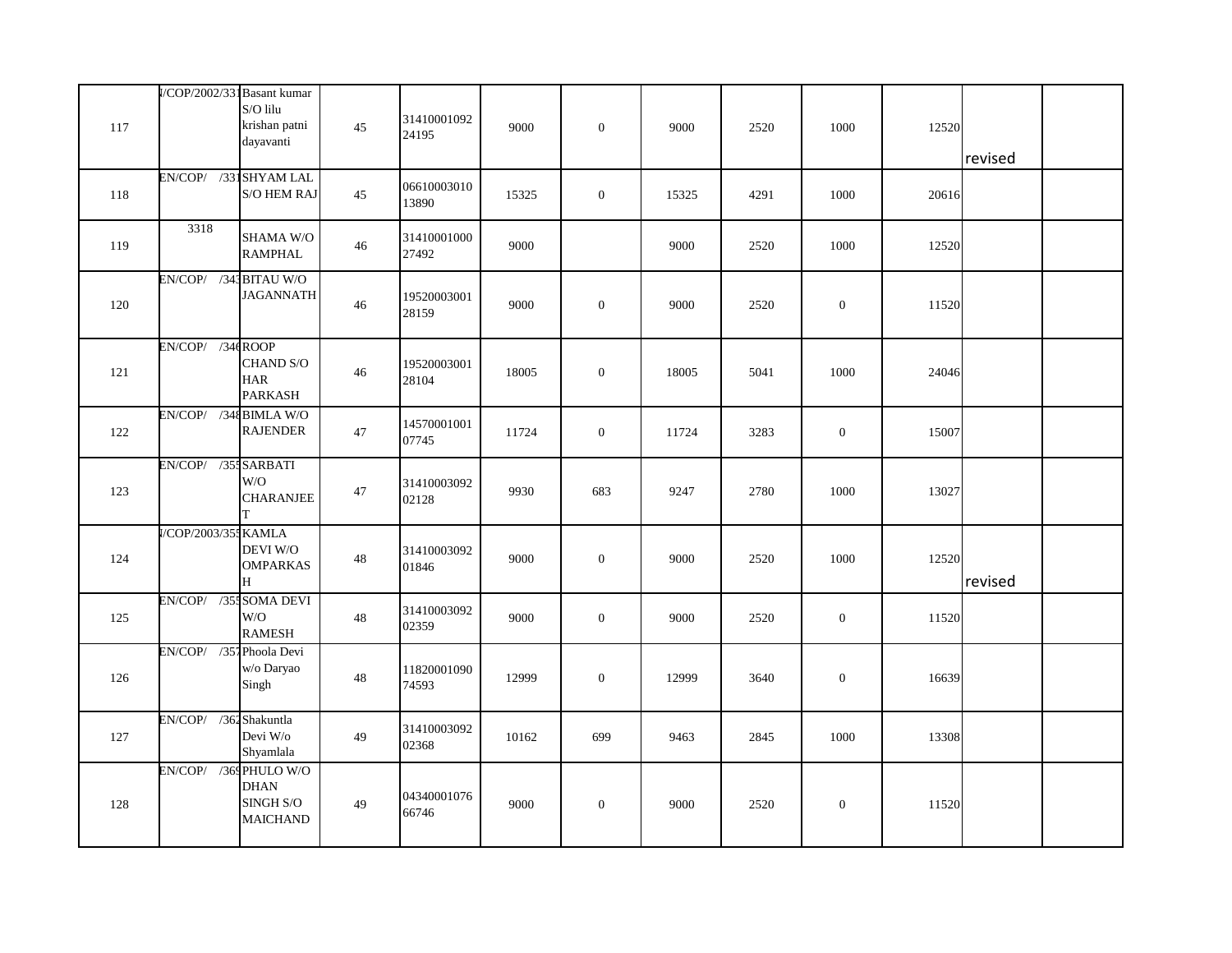| 129 | EN/COP/ /371 SUNITA         | DEVI W/O<br>TEJ BHAN                                             | 50              | 19520003001<br>28168 | 9000  | $\boldsymbol{0}$ | 9000  | 2520 | $\mathbf{0}$     | 11520 |         |  |
|-----|-----------------------------|------------------------------------------------------------------|-----------------|----------------------|-------|------------------|-------|------|------------------|-------|---------|--|
| 130 | EN/COP/ /381 SHAKUNTLA      | W/O<br><b>LAXMAN</b>                                             | 50              | 31410003092<br>01907 | 8995  | 552              | 8443  | 2519 | 1000             | 11962 |         |  |
| 131 | EN/COP/ /381MESO DEVI       | W/O DHANI<br><b>RAM</b>                                          | $50\,$          | 31410003092<br>01970 | 8995  | 542              | 8453  | 2519 | 1000             | 11972 |         |  |
| 132 | N/COP/2004/38 Bhagwandass   | S/o Chatrulala                                                   | 51              | 04340003007<br>72758 | 17016 | $\boldsymbol{0}$ | 17016 | 4764 | 1000             | 22780 | revised |  |
| 133 | //COP/2004/391 Chandro Devi | w/o Raghbir<br>Singh                                             | $51\,$          | 04340003007<br>72961 | 9000  | $\boldsymbol{0}$ | 9000  | 2520 | 1000             | 12520 | revised |  |
| 134 | N/COP/2004/39 MOHAN LAL     | $\mathrm{S}/\mathrm{O}$ BHOLA<br><b>LAL</b>                      | 51              | 04340003007<br>72767 | 19200 | $\mathbf{0}$     | 19200 | 5376 | 1000             | 25576 | revised |  |
| 135 |                             | N/COP/2004/39 KANTA DEVI<br>W/O<br><b>KARTAR</b><br><b>SINGH</b> | 52              | 29780003000<br>58310 | 18450 | $\boldsymbol{0}$ | 18450 | 5166 | $\boldsymbol{0}$ | 23616 | revised |  |
| 136 | N/COP/2005/4                | <b>Bachandass</b><br>$s/\sigma$<br>Ramswroop                     | 52              | 40610003005<br>03745 | 11398 | $\boldsymbol{0}$ | 11398 | 3191 | 1000             | 15589 | revised |  |
| 137 | N/COP/2004/41DeWAN          | SINGH <sub>S/O</sub><br><b>DESRAM</b>                            | 53              | 31410003092<br>02261 | 20732 | $\boldsymbol{0}$ | 20732 | 5805 | 1000             | 27537 | revised |  |
| 138 | PEN/COP/<br>/4161           | <b>MOHAN</b><br>SINGH S/O<br><b>RISAL SINGH</b>                  | $\overline{53}$ | 19520001060<br>93181 | 13824 | $\boldsymbol{0}$ | 13824 | 3871 | 1000             | 18695 |         |  |
| 139 |                             | //COP/2005/419 RAM MURTI<br>W/O ANAND                            | 53              | 31410003092<br>02881 | 9000  | $\boldsymbol{0}$ | 9000  | 2520 | $\boldsymbol{0}$ | 11520 | revised |  |
| 140 |                             | EN/COP/ /420 SHAKUNTLA<br>W/O SHYAM<br>LAL                       | 54              | 31410003092<br>02368 | 9000  | $\boldsymbol{0}$ | 9000  | 2520 | $\boldsymbol{0}$ | 11520 |         |  |
| 141 |                             | N/COP/2005/42 Mohabat singh<br>s/o Deep singh                    | 54              | 31410001092<br>00034 | 19620 | $\mathbf{0}$     | 19620 | 5494 | 1000             | 26114 | revised |  |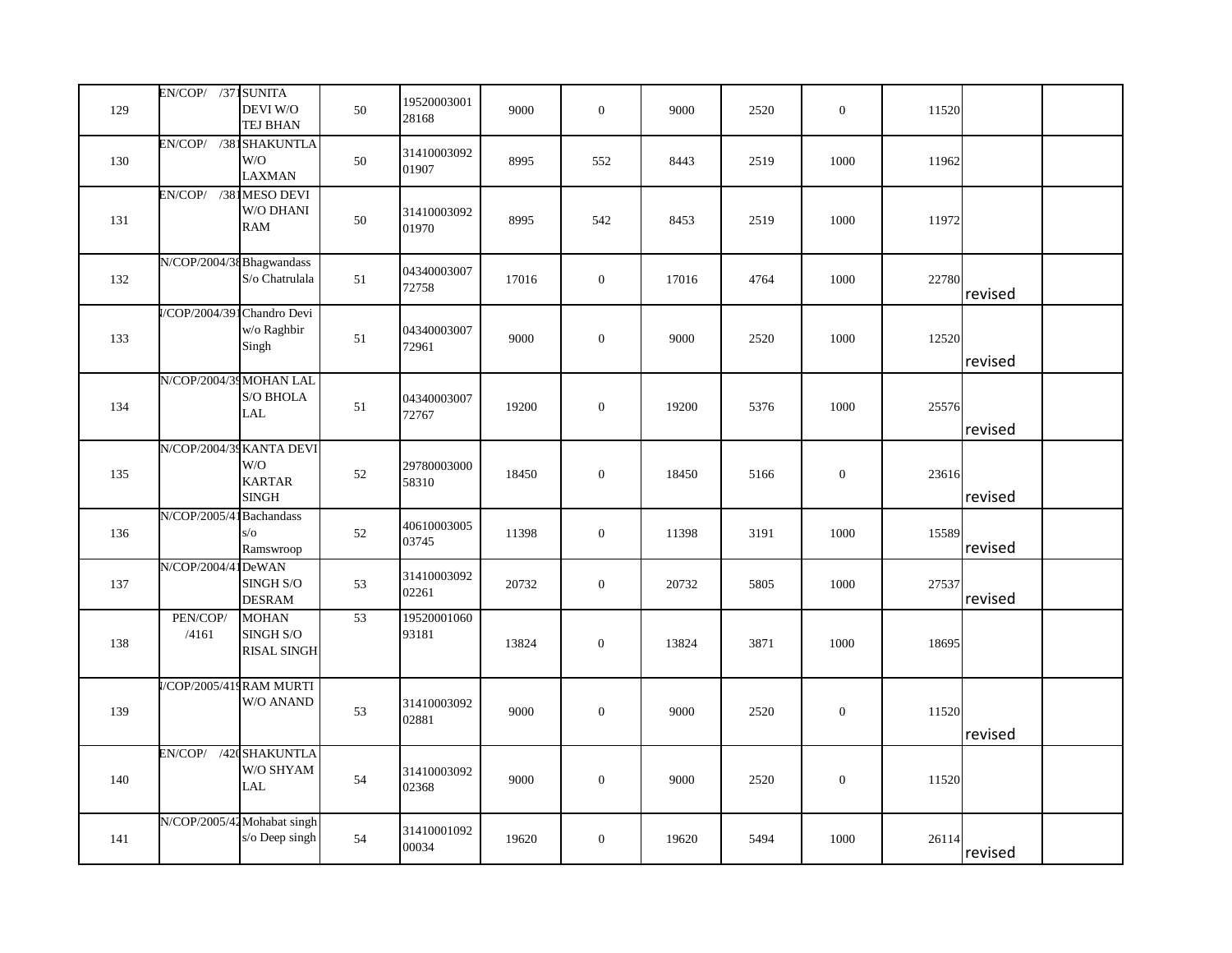| 142 | EN/COP/ /42tKAMLA           | <b>DEVI W/O</b><br><b>MADAN</b>                        | 54 | 31410003092<br>01697 | 10339 | 1068           | 9271  | 2895 | 1000             | 13166     |               |
|-----|-----------------------------|--------------------------------------------------------|----|----------------------|-------|----------------|-------|------|------------------|-----------|---------------|
| 143 | EN/COP/ /430 JAGDISH        | <b>CHANDER</b><br>(PATNI<br><b>SANTOSH</b><br>F.P)     | 55 | 32740001000<br>88506 | 7066  | $\mathbf{0}$   | 7066  | 1978 | $\theta$         | 9044      |               |
| 144 |                             | EN/COP/ /430 VIDYA DEVI<br>W/O<br><b>BALMUKAN</b><br>D | 55 | 15130001023<br>58890 | 26892 | $\mathbf{0}$   | 26892 | 7530 | $\boldsymbol{0}$ | 34422     |               |
| 145 | EN/COP/ /431 BUDH RAM       | S/O<br><b>KRISHAN</b><br><b>SARUP</b>                  | 56 | 40610003005<br>03754 | 20034 | $\mathbf{0}$   | 20034 | 5610 | 1000             | 26644     |               |
| 146 | EN/COP/ /444 VIJAY S/O      | <b>ITWARI</b>                                          | 56 | 31410003092<br>01925 | 10442 | 1078           | 9364  | 2924 | 1000             | 13288     |               |
| 147 | N/COP/2006/44 MAHABIR       | S/O SHOBHA<br><b>CHAND</b>                             | 56 | 46780001000<br>05364 | 15320 | $\mathbf{0}$   | 15320 | 4290 | 1000             | 20610 CVP | <b>CLOSED</b> |
| 148 | EN/COP/ /445 Krishan S/o    | <b>Bharat Singh</b>                                    | 57 | 29780003000<br>58277 | 25972 | $\overline{0}$ | 25972 | 7272 | 1000             | 34244     |               |
| 149 | $EN/COP/$ /441 HEM          | <b>CHANDER</b><br>S/O SHRI<br><b>RAM</b>               | 57 | 31410003092<br>01606 | 12233 | $\overline{0}$ | 12233 | 3425 | 1000             | 16658     |               |
| 150 | N/COP/2006/45 SANTOSH       | W/O SOHAN<br>LAL                                       | 57 | 31410003092<br>01785 | 12240 | $\overline{0}$ | 12240 | 3427 | 1000             | 16667     | revised       |
| 151 | EN/COP/ /451 SOMA DEVI      | W/O TALU                                               | 58 | 31410003092<br>01998 | 9789  | $\overline{0}$ | 9789  | 2741 | 1000             | 13530     |               |
| 152 | N/COP/2006/45 SUBHASH       | <b>CHANDER</b><br><b>S/O DESRAJ</b>                    | 58 | 31410003092<br>01493 | 21440 | 1950           | 19490 | 6003 | 1000             | 26493     | revised       |
| 153 | EN/COP/ /45: RAJ KAUR       | W/O AZAD                                               | 58 | 31410001092<br>19102 | 11588 | $\overline{0}$ | 11588 | 3245 | 1000             | 15833     |               |
| 154 | <b>I/COP/2004/460 GOPAL</b> | (PATNI<br><b>SHKUNTALA</b>                             | 59 | 31410001002<br>13662 | 9000  | $\mathbf{0}$   | 9000  | 2520 | $\mathbf{0}$     | 11520     |               |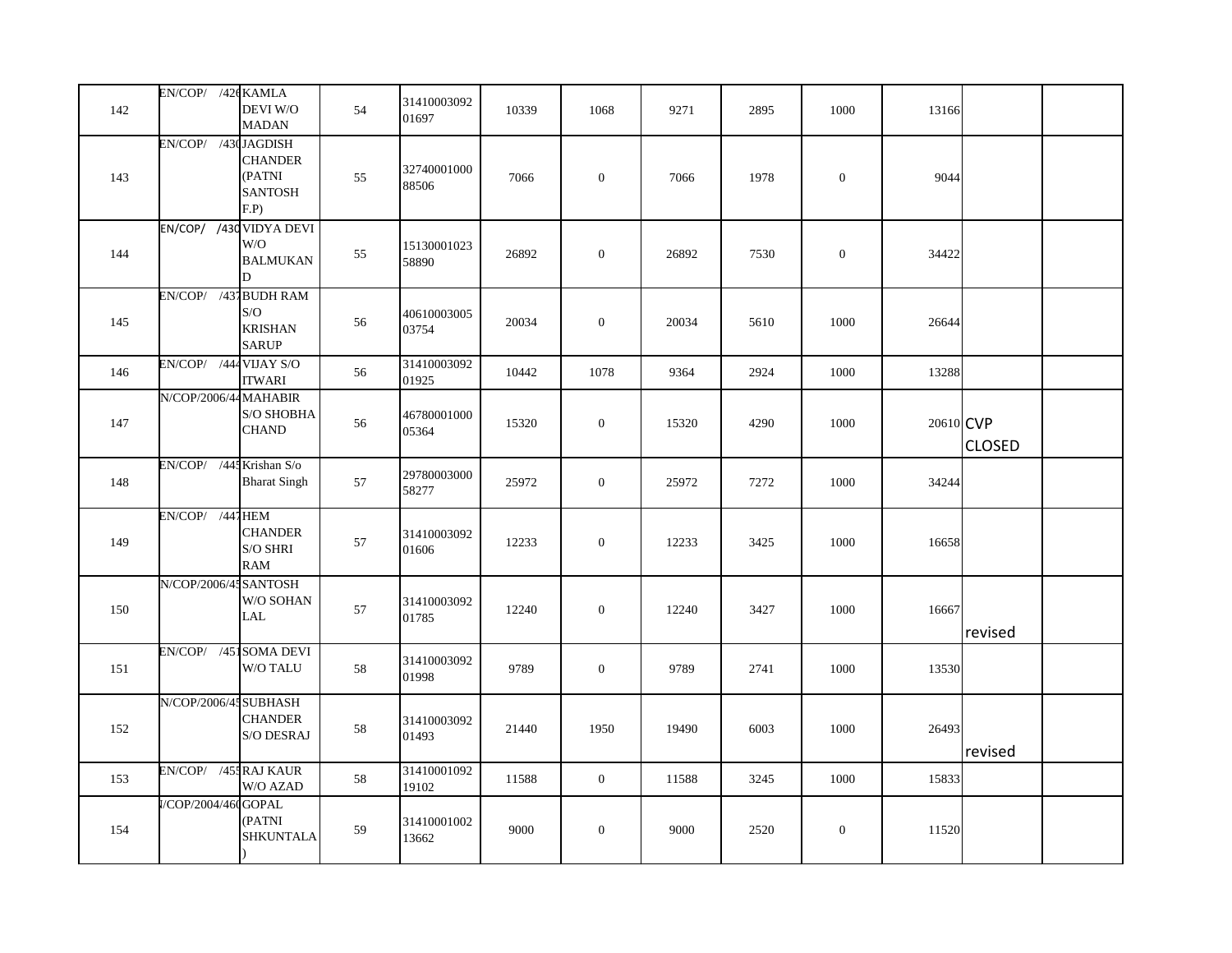| 155 | PEN/COP//465: NEELAM      | W/O SURESH                                                | 59     | 31410003092<br>01943 | 10164 | $\mathbf{0}$     | 10164 | 2846 | $\overline{0}$ | 13010 |         |  |
|-----|---------------------------|-----------------------------------------------------------|--------|----------------------|-------|------------------|-------|------|----------------|-------|---------|--|
| 156 | PEN/COP//4721BALBIR       | SINGH S/O<br><b>NANDRAM</b>                               | 60     | 19520001060<br>92605 | 17288 | 1785             | 15503 | 4841 | 1000           | 21344 |         |  |
| 157 | N/COP/2007/47 AJIT SINGH  | S/O SHIV<br>LAL                                           | 60     | 04340003007<br>73003 | 9000  | 884              | 8116  | 2520 | 1000           | 11636 | revised |  |
| 158 | N/COP/2007/47 KRISHAN     | <b>KUMAR S/O</b><br>JESA RAM                              | 60     | 06610001000<br>78546 | 23000 | 2049             | 20951 | 6440 | 1000           | 28391 | revised |  |
| 159 | /COP/2007/478 PREM DEVI   | W/O<br><b>RAJKUMAR</b>                                    | 61     | 31410001091<br>97235 | 9000  | $\boldsymbol{0}$ | 9000  | 2520 | $\overline{0}$ | 11520 | revised |  |
| 160 | /COP/2007/47 SMT. SARLA   | W/O LATE<br>SANTU S/O<br>JOGI                             | 61     | 31410001092<br>58642 | 9000  | $\mathbf{0}$     | 9000  | 2520 | 1000           | 12520 | revised |  |
| 161 | /COP/2007/479 Baburam S/o | Sh Hari Singh                                             | 61     | 31410001091<br>94177 | 9000  | $\boldsymbol{0}$ | 9000  | 2520 | 1000           | 12520 |         |  |
| 162 | EN/COP/ /479 TRILOK       | NATH S/O<br><b>RAM LAL</b>                                | 62     | 04060001014<br>12575 | 19894 | 1924             | 17970 | 5570 | 1000           | 24540 |         |  |
| 163 | EN/COP/ /495 VIDYA DEVI   | W/O RAN<br><b>SINGH</b>                                   | $62\,$ | 04340001005<br>96011 | 9000  | $\boldsymbol{0}$ | 9000  | 2520 | 1000           | 12520 |         |  |
| 164 | EN/COP/ /499 KRISHNA      | W/O<br><b>SUKHBIR</b>                                     | 63     | 40610001005<br>66670 | 9000  | $\mathbf{0}$     | 9000  | 2520 | 1000           | 12520 |         |  |
| 165 | EN/COP/ /500 SANTRA       | DEVI W/O<br><b>BANWARI</b>                                | 63     | 31410003092<br>02270 | 10398 | 1074             | 9324  | 2911 | 1000           | 13235 |         |  |
| 166 | EN/COP/ /500 SHANTI       | DEVI W/O<br><b>GHASITA</b>                                | 63     | 31410003092<br>01882 | 11149 | 1057             | 10092 | 3122 | 1000           | 14214 |         |  |
| 167 | //COP/2007/503 SMT.       | <b>KAMLA</b><br>DEVI W/O<br><b>SUSHIL</b><br><b>KUMAR</b> | 64     | 31410001092<br>82621 | 9321  | $\boldsymbol{0}$ | 9321  | 2610 | 1000           | 12931 |         |  |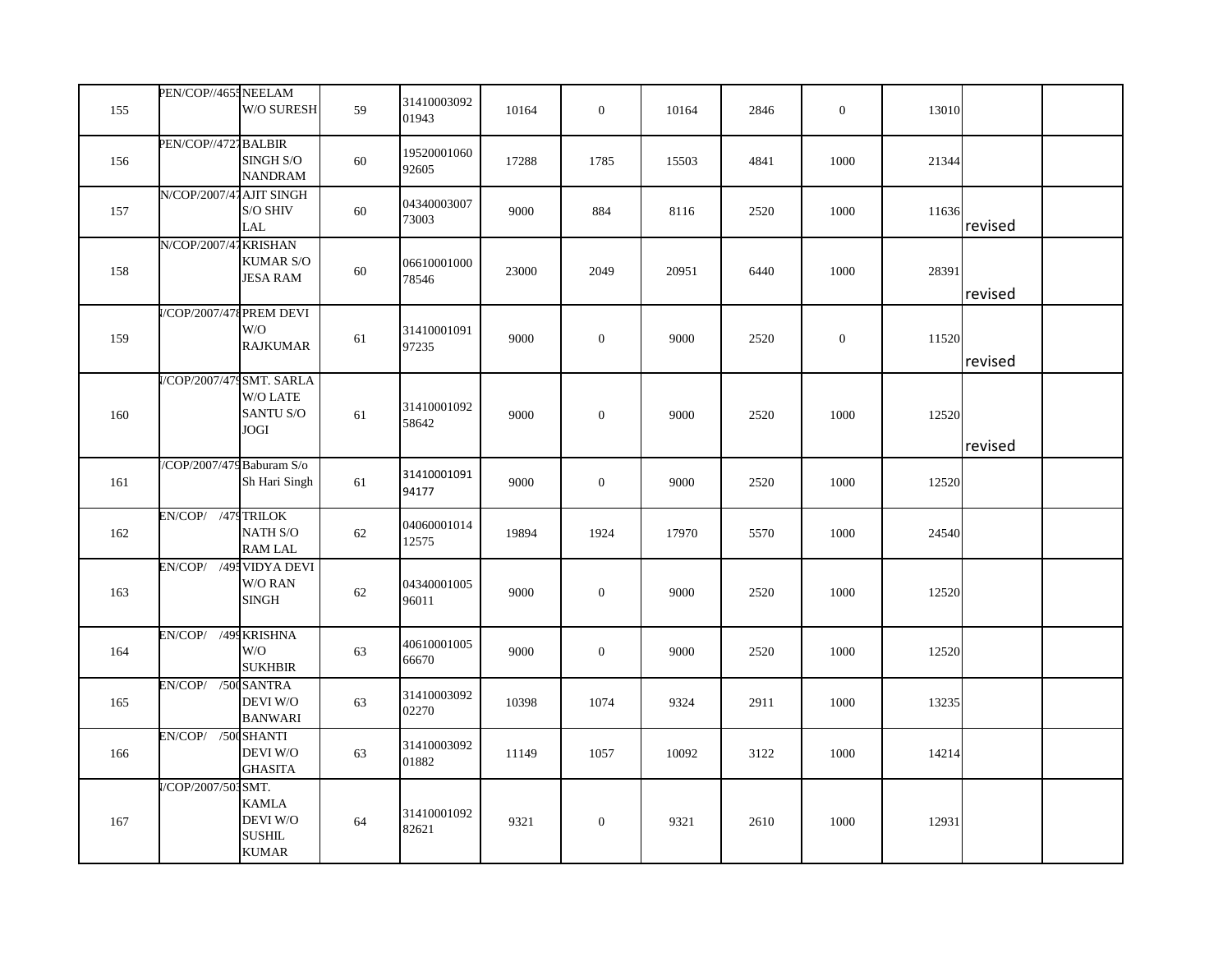| 168 | N/COP/2007/5(CHUNI LAL          | <b>VERMA S/O</b><br><b>MADAN LAL</b><br><b>VERMA</b>                        | 64 | 41370011000<br>00078 | 32331 | 3282             | 29049 | 9053 | $\boldsymbol{0}$ | 38102 |         |  |
|-----|---------------------------------|-----------------------------------------------------------------------------|----|----------------------|-------|------------------|-------|------|------------------|-------|---------|--|
| 169 | EN/COP/ /519 KAMLESH            | W/O HARI<br><b>PARKASH</b>                                                  | 64 | 31410003092<br>02377 | 11706 | 1209             | 10497 | 3278 | 1000             | 14775 |         |  |
| 170 | EN/COP/ /526 KARTAR             | SINGH S/O<br><b>MATU</b>                                                    | 65 | 40610003005<br>04045 | 10917 | 1127             | 9790  | 3057 | 1000             | 13847 |         |  |
| 171 | EN/COP/ /52¢PARKASHI            | <b>DEVI W/O</b><br><b>MAHANDER</b><br>$\mathbf{SINGH}$                      | 65 | 31410003092<br>02696 | 9000  | $\boldsymbol{0}$ | 9000  | 2520 | $\mathbf{0}$     | 11520 |         |  |
| 172 | EN/COP/ /52¢LAXMI DEVI          | W/O<br><b>RAMCHAND</b><br>ER                                                | 65 | 04340001002<br>03607 | 12375 | 1074             | 11301 | 3465 | 1000             | 15766 |         |  |
| 173 | EN/COP/ /52(SAVITRI W/O         | <b>PRATAP</b>                                                               | 66 | 04340003007<br>73720 | 9000  | $\mathbf{0}$     | 9000  | 2520 | $\mathbf{0}$     | 11520 |         |  |
| 174 | <b>I/COP/2010/52¢ SABO DEVI</b> | W/O<br><b>MAHENDER</b><br>$\operatorname{SINGH}$                            | 66 | 04340001076<br>24245 | 9000  | $\boldsymbol{0}$ | 9000  | 2520 | 1000             | 12520 |         |  |
| 175 | EN/COP/ /53¢MAHENDER            | SINGH S/O<br><b>ZELU RAM</b>                                                | 66 | 04340001075<br>96942 | 8995  | 797              | 8198  | 2519 | 1000             | 11717 |         |  |
| 176 | EN/COP/ /531 RAM MURTI          | W/O ANAND                                                                   | 67 | 31410003092<br>02881 | 10920 | 1140             | 9780  | 3058 | 1000             | 13838 |         |  |
| 177 | N/COP/2010/54 RAMPHAL           | <b>SHARMA S/O</b><br><b>CHOTILAL</b>                                        | 67 | 14570003001<br>37388 | 15250 | 2304             | 12946 | 4270 | 1000             | 18216 | revised |  |
| 178 | PEN/COP//5439 BHAGWAN           | $\mathop{\rm DAI}\nolimits{\mathop{\rm W}\nolimits\!/\!O}$<br><b>TERATH</b> | 67 | 31410001092<br>14620 | 11141 | 1734             | 9407  | 3119 | 1000             | 13526 |         |  |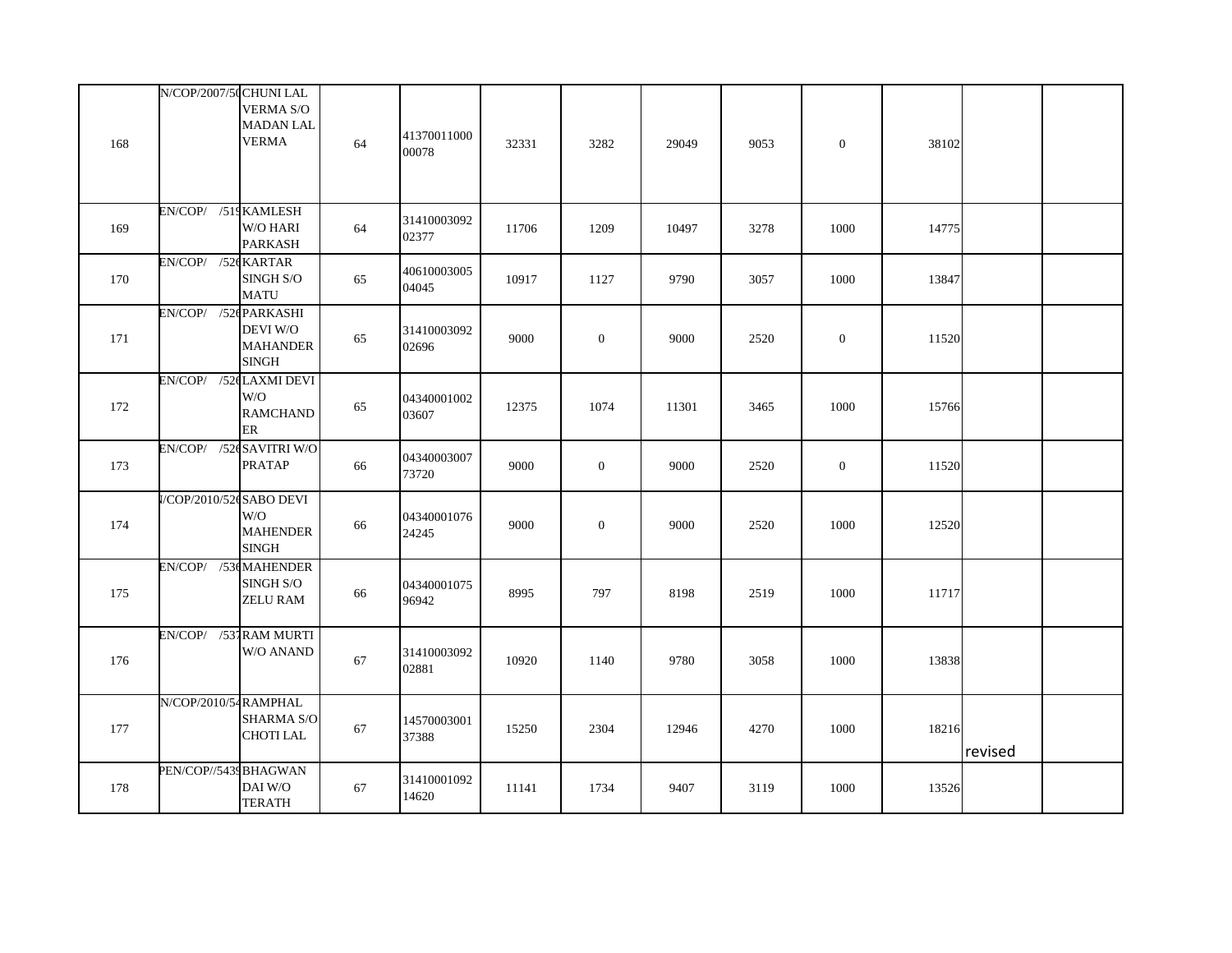|     | N/COP/2010/54 RAM       |                                               |    |                      |       |                  |       |      |                |       |         |  |
|-----|-------------------------|-----------------------------------------------|----|----------------------|-------|------------------|-------|------|----------------|-------|---------|--|
| 179 |                         | <b>KUMAR S/O</b><br><b>RAGHVEER</b><br>SINGH  | 68 | 06610001010<br>64072 | 21650 | 3322             | 18328 | 6062 | 1000           | 25390 | revised |  |
|     |                         |                                               |    |                      |       |                  |       |      |                |       |         |  |
| 180 |                         | N/COP/2010/54 MUNNI DEVI<br>W/O<br>LAKSHARI   | 68 | 31410003092<br>03093 | 9365  | 1424             | 7941  | 2622 | 1000           | 11563 | revised |  |
| 181 | EN/COP/ /541 PARTAP S/o | <b>MAI CHAND</b>                              | 68 | 04340003007<br>73720 | 11848 | 1844             | 10004 | 3317 | 1000           | 14321 |         |  |
| 182 | EN/COP/ /549 SMT SONA   | W/O<br><b>RAJINDER</b>                        | 69 | 06670001084<br>29643 | 9000  | $\boldsymbol{0}$ | 9000  | 2520 | 1000           | 12520 |         |  |
| 183 | EN/COP/ /549 PARTAP S/o | JAGE                                          | 69 | 40610003005<br>04276 | 12246 | 1906             | 10340 | 3429 | $\overline{0}$ | 13769 |         |  |
| 184 | //COP/2002/55 SABO DEVI | W/O<br><b>DARYAO</b><br><b>SINGH</b>          | 70 | 40610001005<br>30754 | 9150  | $\mathbf{0}$     | 9150  | 2562 | 1000           | 12712 | revised |  |
| 185 | PEN/COP/201<br>2/5520   | <b>SATBIR</b><br>SINGH S/O<br><b>RAM DIYA</b> | 70 | 25070001000<br>78701 | 22300 | 3422             | 18878 | 6244 | 1000           | 26122 | revised |  |
| 186 | EN/COP/ /551 BHARPAL    | DEVI W/O<br><b>MAHASINGH</b>                  | 70 | 04340001076<br>00980 | 10804 | 1116             | 9688  | 3025 | 1000           | 13713 |         |  |
| 187 | EN/COP/ /563 RAM KALI   | W/O SUBE<br><b>SINGH</b>                      | 71 | 40610001005<br>31203 | 12040 | 1874             | 10166 | 3371 | 1000           | 14537 |         |  |
| 188 | EN/COP/ /566 MAHINDER   | SINGH S/O<br>AMAR<br><b>SINGH</b>             | 71 | 31410001092<br>24274 | 23785 | 2085             | 21700 | 6660 | 1000           | 29360 |         |  |
| 189 | EN/COP/ /561 KAUSHLYA   | DEVI W/O<br><b>SANT LAL</b>                   | 71 | 31410001091<br>87007 | 11257 | $\mathbf{0}$     | 11257 | 3152 | 1000           | 15409 |         |  |
| 190 | EN/COP/ /561PREMO W/O   | <b>INDER</b>                                  | 72 | 31410003092<br>03400 | 12413 | 1932             | 10481 | 3476 | 1000           | 14957 |         |  |
| 191 | EN/COP/ /570 GOVERDHA   | N SINGH S/O<br><b>DHARA RAM</b>               | 72 | 31410001092<br>20977 | 23246 | 3618             | 19628 | 6509 | 1000           | 27137 |         |  |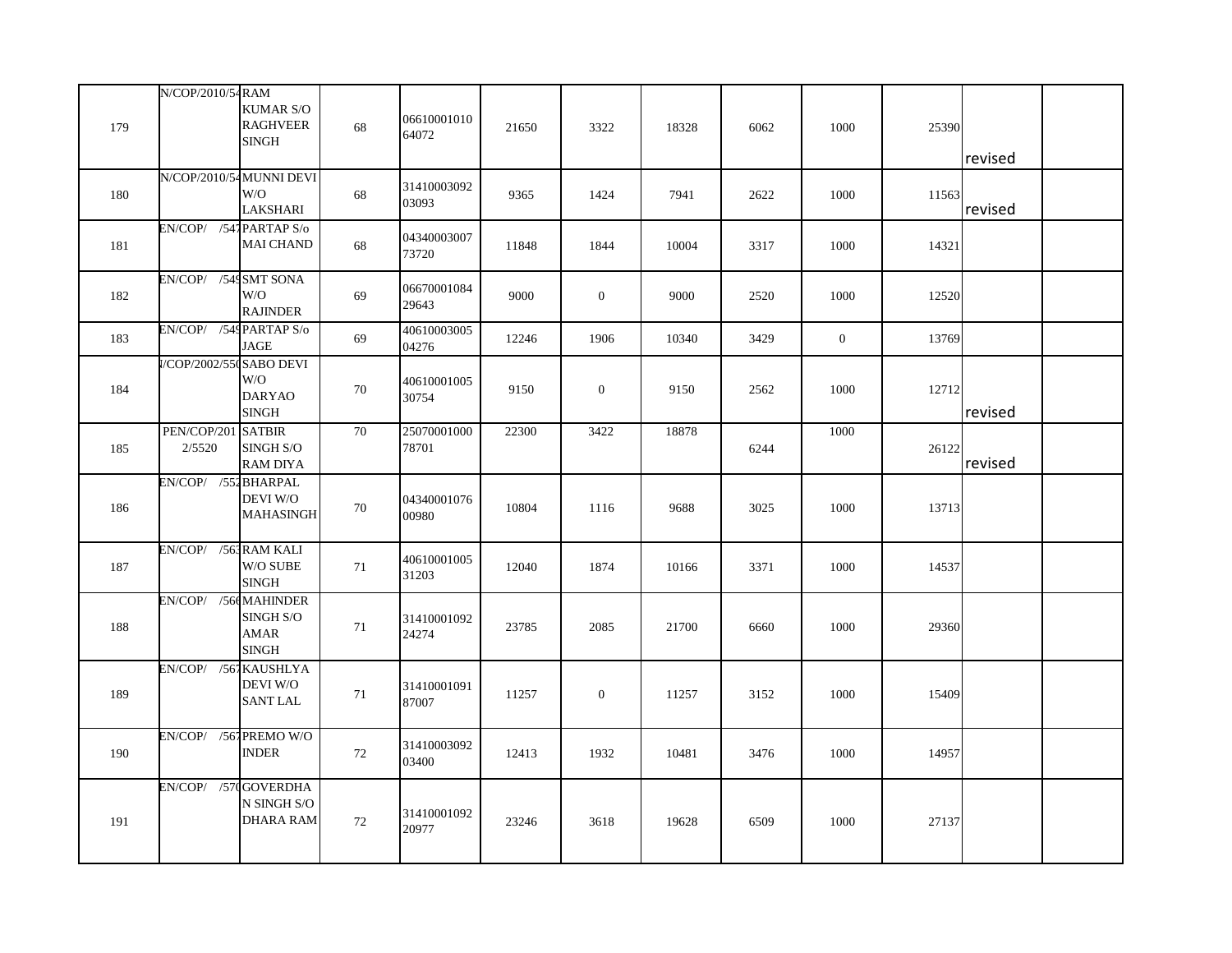| 192 | EN/COP/ /57(SATYA W/O   | <b>ANAND</b>                                | 72 | 32740001000<br>97276 | 12786 | 1990           | 10796 | 3580 | 1000             | 15376 |         |  |
|-----|-------------------------|---------------------------------------------|----|----------------------|-------|----------------|-------|------|------------------|-------|---------|--|
| 193 | EN/COP/ /573 PUSHKAR    | SINGH S/O<br><b>RANJEET</b><br><b>SINGH</b> | 73 | 48160003000<br>02303 | 23631 | 3678           | 19953 | 6617 | 1000             | 27570 |         |  |
| 194 | N/COP/2011/57 MAHAVIR   | PARSAD S/O<br>PALTU RAM                     | 73 | 06610001010<br>91854 | 25150 | 3790           | 21360 | 7042 | 1000             | 29402 | revised |  |
| 195 | EN/COP/ /571 DHANPATI   | W/O<br><b>CHANDER</b><br><b>BHAN</b>        | 73 | 31410001092<br>28526 | 12593 | 1960           | 10633 | 3526 | 1000             | 15159 |         |  |
| 196 | EN/COP/ /574 BALA DEVI  | W/O SHREE<br><b>RAM</b>                     | 74 | 31410001092<br>27475 | 12413 | $\overline{0}$ | 12413 | 3476 | 1000             | 16889 |         |  |
| 197 | EN/COP/ /574 SULTAN S/O | <b>MAHA</b><br><b>SINGH</b>                 | 74 | 31410001092<br>27484 | 13981 | 2176           | 11805 | 3915 | 1000             | 16720 |         |  |
| 198 | EN/COP/ /57: RAMESH S/o | <b>MUKANDA</b>                              | 74 | 31410001092<br>26874 | 12208 | 1900           | 10308 | 3418 | 1000             | 14726 |         |  |
| 199 | EN/COP/ /579 OM WATI    | W/O NANHA                                   | 75 | 31410001092<br>29002 | 11475 | $\mathbf{0}$   | 11475 | 3213 | 1000             | 15688 |         |  |
| 200 | N/COP/ /5851ROSHANI     | W/O RAJAN                                   | 75 | 31410001092<br>79441 | 9000  | $\mathbf{0}$   | 9000  | 2520 | 1000             | 12520 |         |  |
| 201 | EN/COP/ /58: PREM DEVI  | W/O<br><b>RAJKUMAR</b>                      | 76 | 31410001091<br>97235 | 12413 | 1932           | 10481 | 3476 | 1000             | 14957 |         |  |
| 202 | EN/COP/ /586 TARA       | <b>CHAND</b><br>(PATNI<br>PARKASHI)         | 76 | 31410001092<br>31016 | 12426 | $\mathbf{0}$   | 12426 | 3479 | $\boldsymbol{0}$ | 15905 |         |  |
| 203 | EN/COP/ /58¢ KAMLESH    | W/O VED                                     | 76 | 19520001061<br>28566 | 22873 | $\mathbf{0}$   | 22873 | 6404 | 1000             | 30277 |         |  |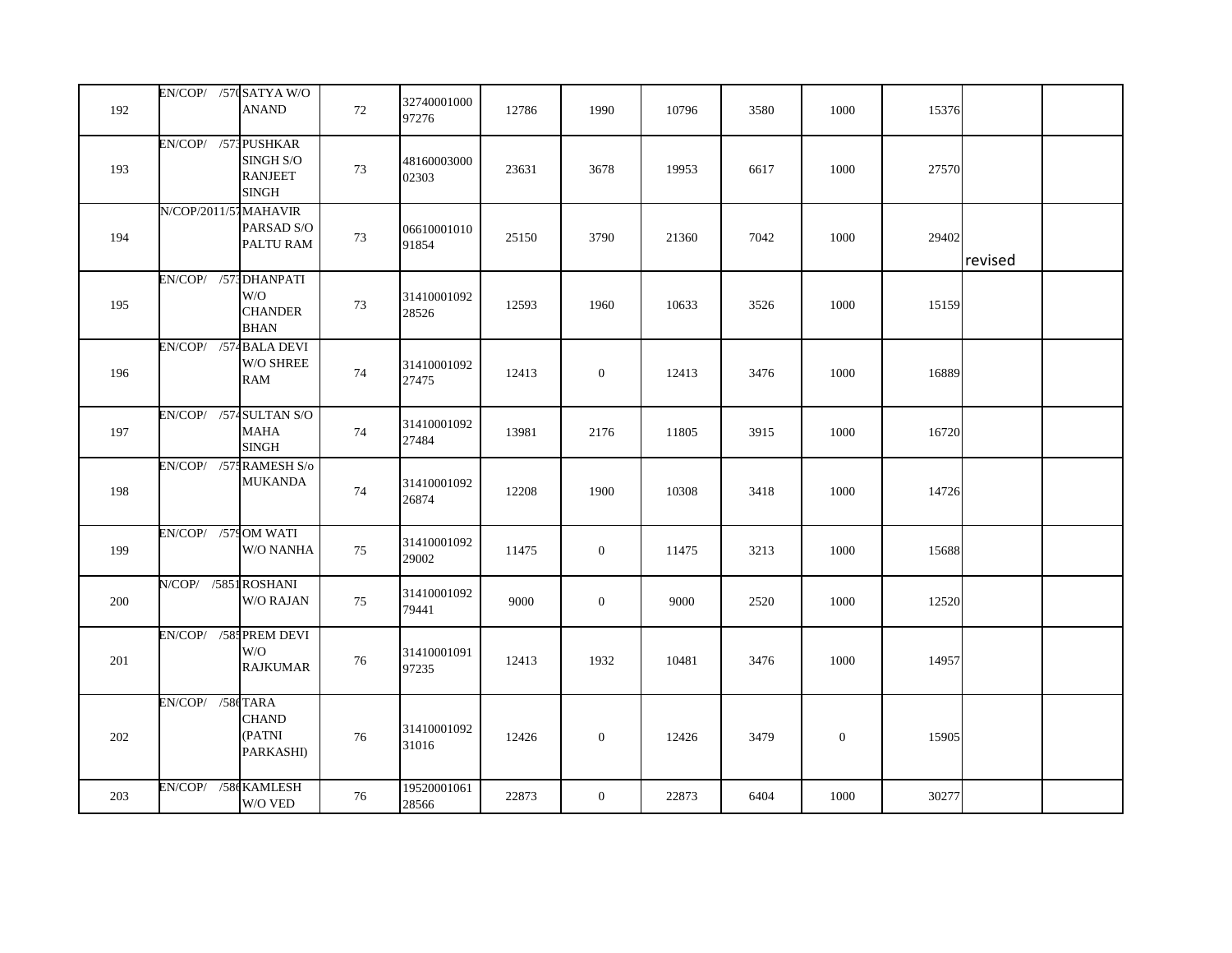|     |                         | EN/COP/ /581 CHAND RAM                |        |                      |       |              |       |      |              |       |         |  |
|-----|-------------------------|---------------------------------------|--------|----------------------|-------|--------------|-------|------|--------------|-------|---------|--|
| 204 |                         | S/O<br><b>CHATTER</b><br><b>SINGH</b> | $77\,$ | 31410003092<br>03349 | 16911 | 2632         | 14279 | 4735 | 1000         | 20014 |         |  |
|     | N/COP/2012/58 JAI PAL   |                                       |        |                      |       |              |       |      |              |       |         |  |
| 205 |                         | GOEL S/O                              | 77     | 04340003007          | 26700 | 4000         | 22700 | 7476 | 1000         | 31176 |         |  |
|     |                         | <b>JOHARIMAL</b>                      |        | 74303                |       |              |       |      |              |       |         |  |
|     |                         |                                       |        |                      |       |              |       |      |              |       | revised |  |
|     | PEN/COP/                | Kamla W/o                             | 77     | 04340001076          | 14002 | $\mathbf{0}$ | 14002 |      | 1000         |       |         |  |
| 206 | /5901(F)                | Satpal Dahiya                         |        | 85431                |       |              |       | 3921 |              | 18923 |         |  |
|     | EN/COP/ /59(BHARPAI     |                                       |        |                      |       |              |       |      |              |       |         |  |
| 207 |                         | W/O PARTAP                            | $78\,$ | 40610001005          | 12786 | 1990         | 10796 | 3580 | 1000         | 15376 |         |  |
|     |                         |                                       |        | 45835                |       |              |       |      |              |       |         |  |
|     | EN/COP/ /591 RAJ KUMAR  |                                       |        |                      |       |              |       |      |              |       |         |  |
|     |                         | <b>S/O PALU</b>                       |        | 31410001092          |       |              |       |      |              |       |         |  |
| 208 |                         | <b>RAM</b>                            | 78     | 37968                | 12580 | 1958         | 10622 | 3522 | 1000         | 15144 |         |  |
|     |                         |                                       |        |                      |       |              |       |      |              |       |         |  |
|     | N/COP/2012/59 RANBIR    |                                       |        |                      |       |              |       |      |              |       |         |  |
|     |                         | SINGH S/O                             |        | 04340001076          |       |              |       |      |              |       |         |  |
| 209 |                         | <b>DHARM</b>                          | 78     | 26261                | 24400 | 3692         | 20708 | 6832 | 1000         | 28540 |         |  |
|     |                         | <b>SINGH</b>                          |        |                      |       |              |       |      |              |       | revised |  |
|     | N/COP/ /5971 MESHAR     |                                       |        | 04340001076          |       |              |       |      |              |       |         |  |
| 210 |                         | W/O SATBIR                            | 79     | 00306                | 13390 | 2084         | 11306 | 3749 | 1000         | 16055 |         |  |
|     |                         |                                       |        |                      |       |              |       |      |              |       |         |  |
|     | EN/COP/ /591 SAVITRI    |                                       |        | 31410001000          |       |              |       |      |              |       |         |  |
| 211 |                         | W/O BUDHU                             | 79     | 17255                | 14405 | 2242         | 12163 | 4033 | 1000         | 17196 |         |  |
|     |                         |                                       |        |                      |       |              |       |      |              |       |         |  |
|     | //COP/2013/597 SHOBHA   |                                       |        | 04340001076          |       |              |       |      |              |       |         |  |
| 212 |                         | W/O AZAD<br><b>SINGH</b>              | 79     | 70545                | 9000  | $\mathbf{0}$ | 9000  | 2520 | $\mathbf{0}$ | 11520 |         |  |
|     | EN/COP/ /591 JAI KISHAN |                                       |        |                      |       |              |       |      |              |       |         |  |
|     |                         | <b>S/O CHANDU</b>                     |        |                      |       |              |       |      |              |       |         |  |
| 213 |                         | <b>RAM</b>                            | $80\,$ | 46780001000          | 14199 | 2210         | 11989 | 3976 | 1000         | 16965 |         |  |
|     |                         |                                       |        | 24321                |       |              |       |      |              |       |         |  |
|     |                         |                                       |        |                      |       |              |       |      |              |       |         |  |
|     | EN/COP/ /599 GULAB      |                                       |        |                      |       |              |       |      |              |       |         |  |
|     |                         | SINGH <sub>S/I</sub>                  |        | 76730001000          |       |              |       |      |              |       |         |  |
| 214 |                         | SIBHA RAM                             | $80\,$ | 09274                | 14855 | 2312         | 12543 | 4159 | 1000         | 17702 |         |  |
|     |                         |                                       |        |                      |       |              |       |      |              |       |         |  |
|     | $EN/COP/$ /60(JAI       |                                       |        |                      |       |              |       |      |              |       |         |  |
| 215 |                         | <b>BHAGWAN</b>                        | $80\,$ | 19520003001          | 12966 | 2018         | 10948 | 3630 | 1000         | 15578 |         |  |
|     |                         | $\mathrm{S}/\mathrm{O}$ RATI          |        | 28849                |       |              |       |      |              |       |         |  |
|     |                         | RAM                                   |        |                      |       |              |       |      |              |       |         |  |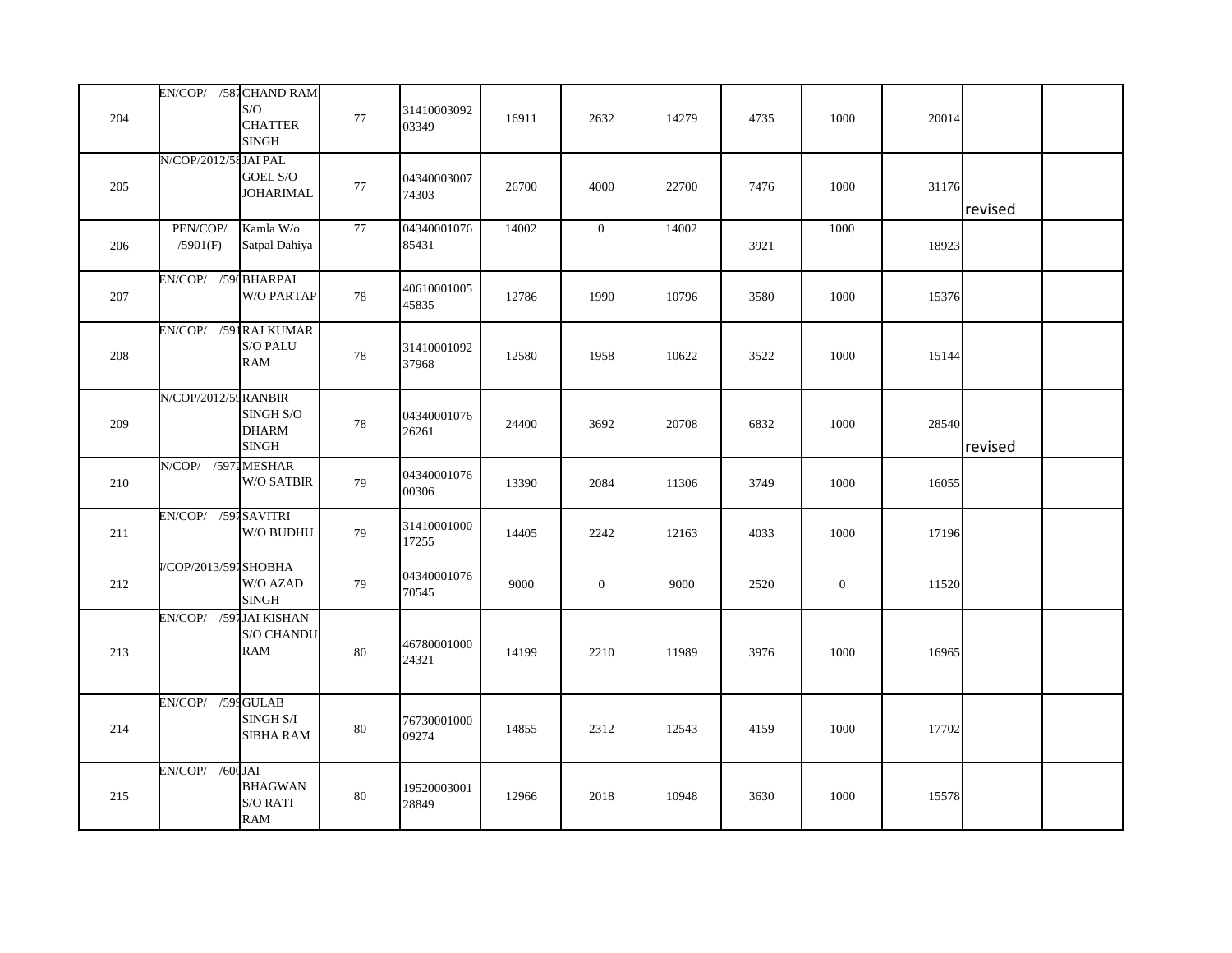| 216 |                           | EN/COP/ /601 SADHU RAM<br>$\mathrm{S}/\mathrm{O}$ MANGE<br>RAM           | $81\,$ | 31410001092          | 14829 | 2308             | 12521 | 4152 | 1000 | 17673 |         |  |
|-----|---------------------------|--------------------------------------------------------------------------|--------|----------------------|-------|------------------|-------|------|------|-------|---------|--|
|     |                           |                                                                          |        | 53434                |       |                  |       |      |      |       |         |  |
| 217 | EN/COP/ /603 NANDO        | DEVI W/O<br>HOI RAM                                                      | 81     | 06610001011<br>15701 | 12760 | 1986             | 10774 | 3573 | 1000 | 15347 |         |  |
| 218 |                           | EN/COP/ /60: SAVITRI W/O<br><b>ISHWAR</b>                                | 81     | 04340001075<br>47283 | 14867 | $\mathbf{0}$     | 14867 | 4163 | 1000 | 20030 |         |  |
| 219 | EN/COP/ /60; PRAKESHI     | W/O<br><b>MAHENDER</b>                                                   | 82     | 31410003092<br>02696 | 12786 | 1990             | 10796 | 3580 | 1000 | 15376 |         |  |
| 220 | EN/COP/ /601 RISHI S/O    | SHRI PAL                                                                 | 82     | 31410001092<br>54327 | 13852 | 2114             | 11738 | 3879 | 1000 | 16617 |         |  |
| 221 |                           | EN/COP/ /607 PREM SINGH<br>$\mathrm{S}/\mathrm{O}$ DANI                  | 82     | 31410001092<br>53832 | 14855 | 2312             | 12543 | 4159 | 1000 | 17702 |         |  |
| 222 | EN/COP/ /612 SANTRA       | W/O<br><b>RAMKUMAR</b>                                                   | 83     | 40610003005<br>04814 | 13801 | 2148             | 11653 | 3864 | 1000 | 16517 |         |  |
| 223 | EN/COP/ /61; SANTRA       | W/O<br><b>BHANNE</b><br>RAM(F)                                           | 83     | 31410001092<br>51171 | 9992  | $\mathbf{0}$     | 9992  | 2798 | 1000 | 13790 |         |  |
| 224 | N/COP/ /6145 Mahendri w/o | lt. surja ram                                                            | 83     | 00562191041<br>519   | 9000  |                  | 9000  | 2520 | 1000 | 12520 | new add |  |
| 225 | EN/COP/ /61tSARASWATI     | W/O HAWA<br><b>SINGH</b>                                                 | 84     | 04340003007<br>74941 | 13814 | 2150             | 11664 | 3868 | 1000 | 16532 |         |  |
| 226 | EN/COP/ /61t ANGURI       | DEVI W/O<br><b>SUNDER</b><br>$\ensuremath{\text{LAL}}$                   | 84     | 31410001092<br>54530 | 10388 | $\boldsymbol{0}$ | 10388 | 2909 | 1000 | 14297 |         |  |
| 227 | N/COP/ /6168 Usha Rani    | W/o Roshan<br>Lal Bansal                                                 | 84     | 04340001076<br>74790 | 18110 | $\mathbf{0}$     | 18110 | 5071 | 1000 | 24181 |         |  |
| 228 | EN/COP/ /62(ISHWAR        | $\mathbf{SINGH}$ $\mathbf{S/O}$<br><b>MAHA</b><br>$\operatorname{SINGH}$ | 85     | 04340001076<br>49402 | 14238 | 2216             | 12022 | 3987 | 1000 | 17009 |         |  |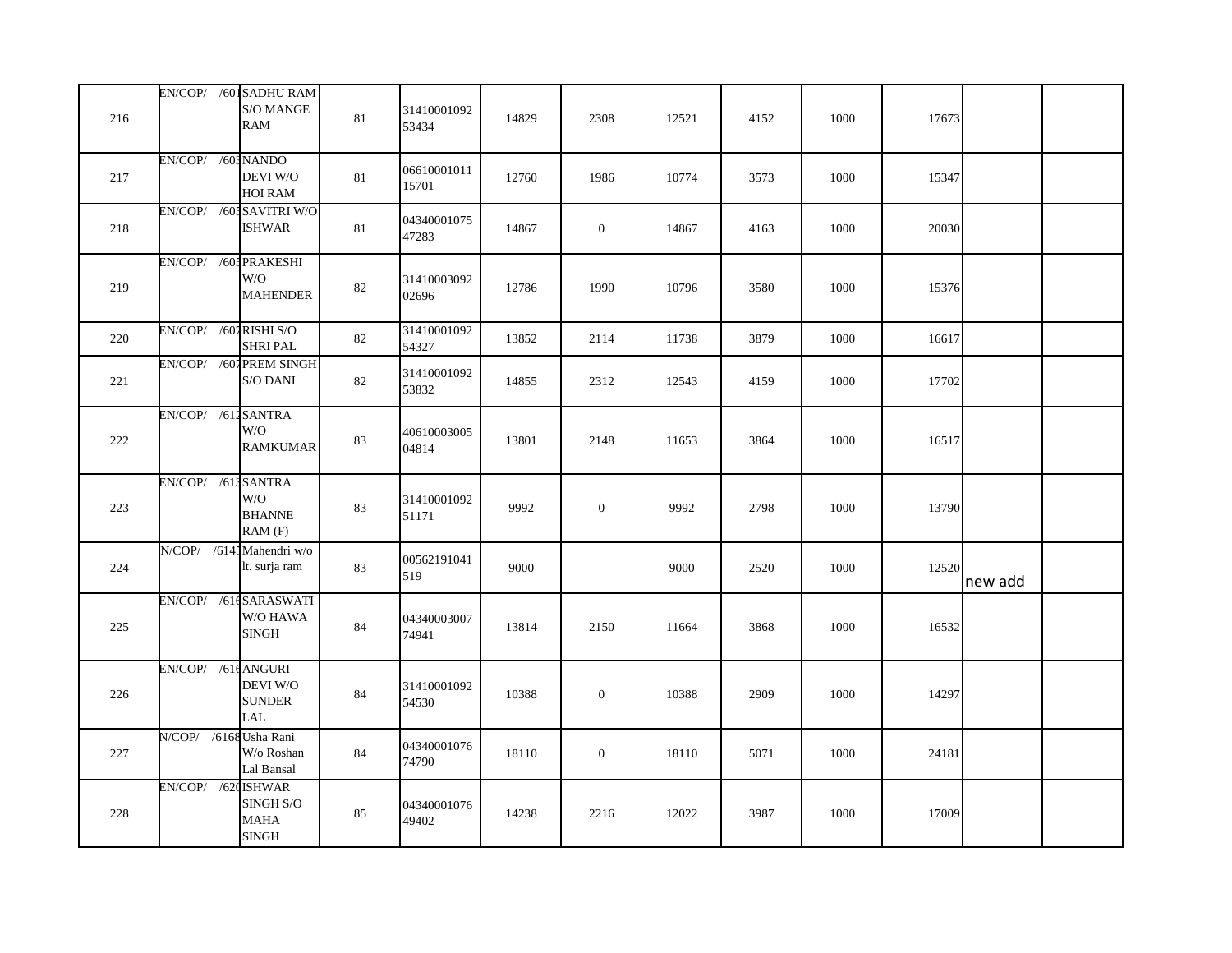| 229 | EN/COP/ /62(RAJO DEVI    | W/O BALBIR<br><b>SINGH</b>                                                | 86     | 31410001092<br>59678 | 9856  | 1534             | 8322  | 2760 | 1000         | 12082 |         |  |
|-----|--------------------------|---------------------------------------------------------------------------|--------|----------------------|-------|------------------|-------|------|--------------|-------|---------|--|
| 230 | EN/COP/ /622             | SOMA W/O<br><b>RAMESH</b><br><b>KUMAR</b>                                 | 86     | 31410003092<br>02359 | 14932 | 2324             | 12608 | 4181 | 1000         | 17789 |         |  |
| 231 | EN/COP/ /622 RAM PHAL    | S/O<br><b>DHARMA</b>                                                      | 86     | 46780001000<br>31206 | 14803 | 2304             | 12499 | 4145 | 1000         | 17644 |         |  |
| 232 | /COP/2003/622 KAILASHO   | W/O<br><b>JAGDISH</b><br><b>CHAND</b>                                     | $87\,$ | 46780001000<br>44741 | 15317 | 2384             | 12933 | 4289 | $\mathbf{0}$ | 17222 |         |  |
| 233 | EN/COP/ /622 SAHAB       | KAUR W/O<br><b>SATPRAKAS</b><br>H                                         | $87\,$ | 19520003001<br>29486 | 18543 | $\boldsymbol{0}$ | 18543 | 5192 | 1000         | 24735 |         |  |
| 234 | PEN/COP/201<br>5/6228(F) | Rajkali W/o<br>Vishavnath                                                 | 88     | 19520001061<br>47312 | 9000  | $\mathbf{0}$     | 9000  | 2520 | 1000         | 12520 |         |  |
| 235 | EN/COP/ /623 LEELU RAM   | S/O<br><b>BALDHARI</b>                                                    | 88     | 32740001001<br>15851 | 14238 | 2216             | 12022 | 3987 | 1000         | 17009 |         |  |
| 236 | EN/COP/ /62. BIMLA DEVI  | W/O<br><b>PRATHVI</b><br><b>SINGH</b>                                     | $88\,$ | 31410001091<br>97174 | 12768 | 1987             | 10781 | 3575 | 1000         | 15356 |         |  |
| 237 | PEN/COP/<br>/6253        | <b>JAGDISH</b><br><b>CHANDER</b><br>S/O<br><b>CHANDER</b><br><b>SINGH</b> | 89     | 27810003005<br>24640 | 15214 | 2368             | 12846 | 4260 | 1000         | 18106 |         |  |
| 238 | EN/COP/ /625 SUKH RAM    | $\mathbf{S}/\mathbf{O}$ DHANI<br>RAM                                      | $89\,$ | 19520001061<br>25046 | 16050 | 2444             | 13606 | 4494 | 1000         | 19100 | revised |  |
| 239 | EN/COP/ /627             | <b>BABU RAM</b><br>(PATNI<br>MAMO)                                        | 89     | 31410001000<br>08893 | 11321 | $\boldsymbol{0}$ | 11321 | 3170 | $\mathbf{0}$ | 14491 |         |  |
| 240 | EN/COP/ /621 JAIPAL S/O  | <b>BODI RAM</b>                                                           | 90     | 31410001092<br>64218 | 13981 | 2176             | 11805 | 3915 | 1000         | 16720 |         |  |
| 241 | EN/COP/ /629 KANTA W/O   | LAXMAN                                                                    | 90     | 31410001092<br>05808 | 12940 | 2014             | 10926 | 3623 | $\mathbf{0}$ | 14549 |         |  |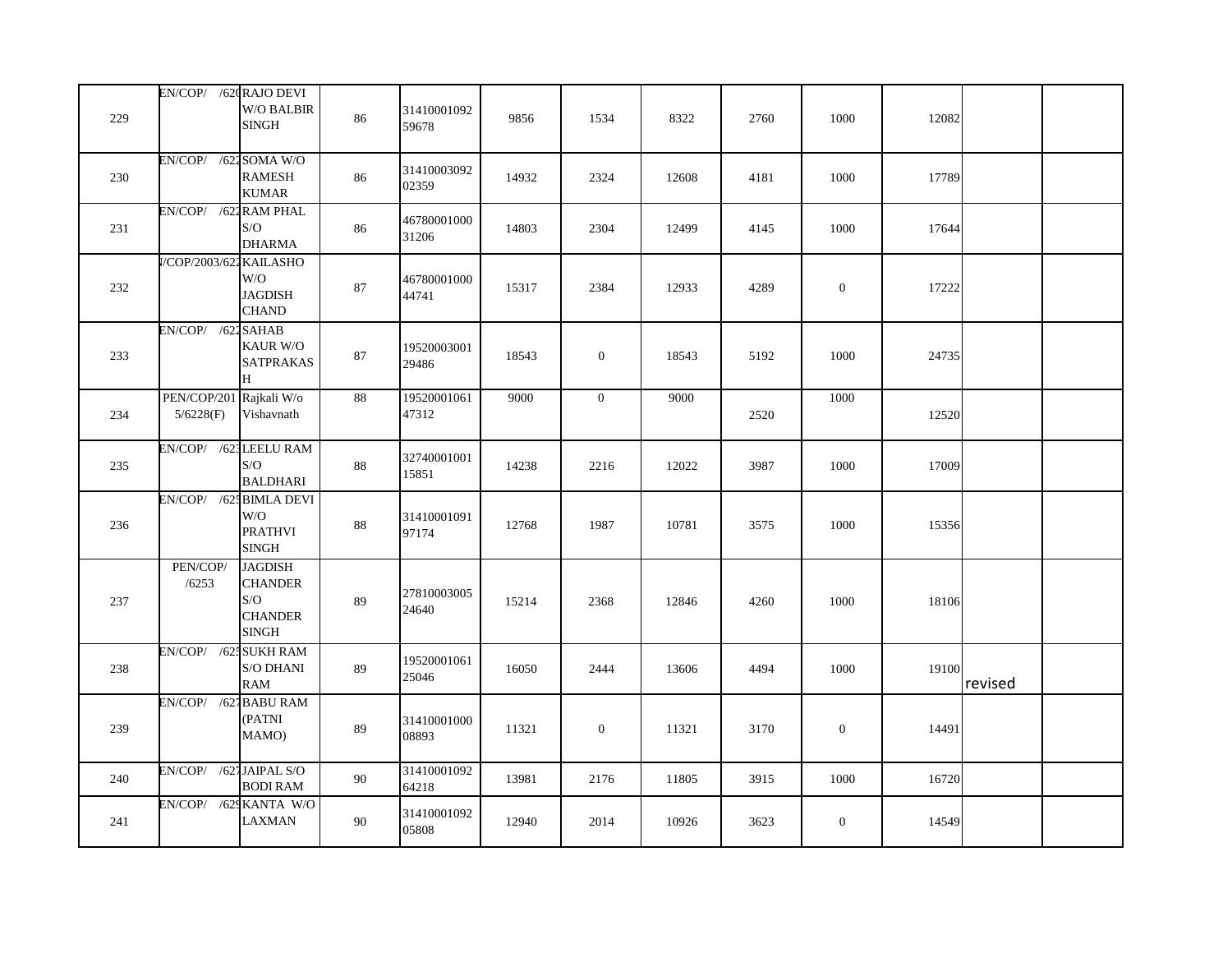|     | I/COP/2015/629 Shanti Devi |                                                     |    |                       |       |                  |       |      |                  |       |  |
|-----|----------------------------|-----------------------------------------------------|----|-----------------------|-------|------------------|-------|------|------------------|-------|--|
| 242 |                            | $W$ /0<br>Chanderbhan                               | 90 | 31410003092<br>05967  | 9000  | $\boldsymbol{0}$ | 9000  | 2520 | $\boldsymbol{0}$ | 11520 |  |
| 243 | EN/COP/ /63(ASHOK S/O      | SHRI PAL                                            | 91 | 31410001092<br>60911  | 14996 | 2334             | 12662 | 4199 | 1000             | 17861 |  |
| 244 | EN/COP/ /630 SARBATI       | W/O<br><b>RAMKISHAN</b>                             | 92 | 04340001076<br>57243  | 14919 | 2322             | 12597 | 4177 | 1000             | 17774 |  |
| 245 | EN/COP/ /631 KELA DEVI     | W/O MADAN                                           | 92 | 31410001092<br>53425  | 14238 | 2216             | 12022 | 3987 | 1000             | 17009 |  |
| 246 | EN/COP/ /632 SITA W/O      | <b>BHARMA</b>                                       | 92 | 31410001002<br>17792  | 14251 | 2218             | 12033 | 3990 | 1000             | 17023 |  |
| 247 | EN/COP/ /631 SURAT         | SINGH S/O<br><b>RATAN</b><br>$\operatorname{SINGH}$ | 93 | 04340001076<br>57094  | 14431 | 2246             | 12185 | 4041 | 1000             | 17226 |  |
| 248 | EN/COP/ /632 SANTOSH       | DEVI W/O<br><b>MUKTYAR</b>                          | 93 | 31410001092<br>65138  | 14109 | 2196             | 11913 | 3951 | 1000             | 16864 |  |
| 249 | PEN/COP/<br>/4176          | MAYA W/O<br><b>RAM DHARI</b>                        | 93 | 04340001076<br>73418  | 9000  | $\overline{0}$   | 9000  | 2520 | $\mathbf{0}$     | 11520 |  |
| 250 | PEN/COP/<br>/37(F)         | Krishana w/o<br>Gurditalal                          | 94 | 31410003092<br>01448  | 14248 | $\mathbf{0}$     | 14248 | 3989 | 1000             | 19237 |  |
| 251 | PEN/COP/ /77 Singh S/o     | Dharambir<br>Mahasingh                              | 94 | 514821910079          | 18650 | 7460             | 11190 | 5222 | 1000             | 17412 |  |
| 252 | PEN/COP/ /76               | Rajender Singh<br>S/o Dhaniram                      | 94 | 31410001092<br>88795, | 17550 | 7020             | 10530 | 4914 | 1000             | 16444 |  |
| 253 | PEN/COP/ /7                | Parkash S/o<br>Hardeva                              | 95 | 767300010004          | 18650 | 7460             | 11190 | 5222 | 1000             | 17412 |  |
| 254 | N/COP/ /294 Om Parkash     | Sheela W/o<br>Bhatt                                 | 95 | 314100170004          | 15214 | $\boldsymbol{0}$ | 15214 | 4260 | 1000             | 20474 |  |
| 255 | EN/COP/ /80(               | Smt. Kanta<br>w/o Sardar                            | 95 | 04340001076<br>82470, | 13403 | $\mathbf 0$      | 13403 | 3753 | 1000             | 18156 |  |
| 256 | EN/COP/ /81                | Bhani $\hbox{W/o}$<br>Om Parkash                    | 96 | 3014136718            | 9779  | $\mathbf 0$      | 9779  | 2738 | 1000             | 13517 |  |